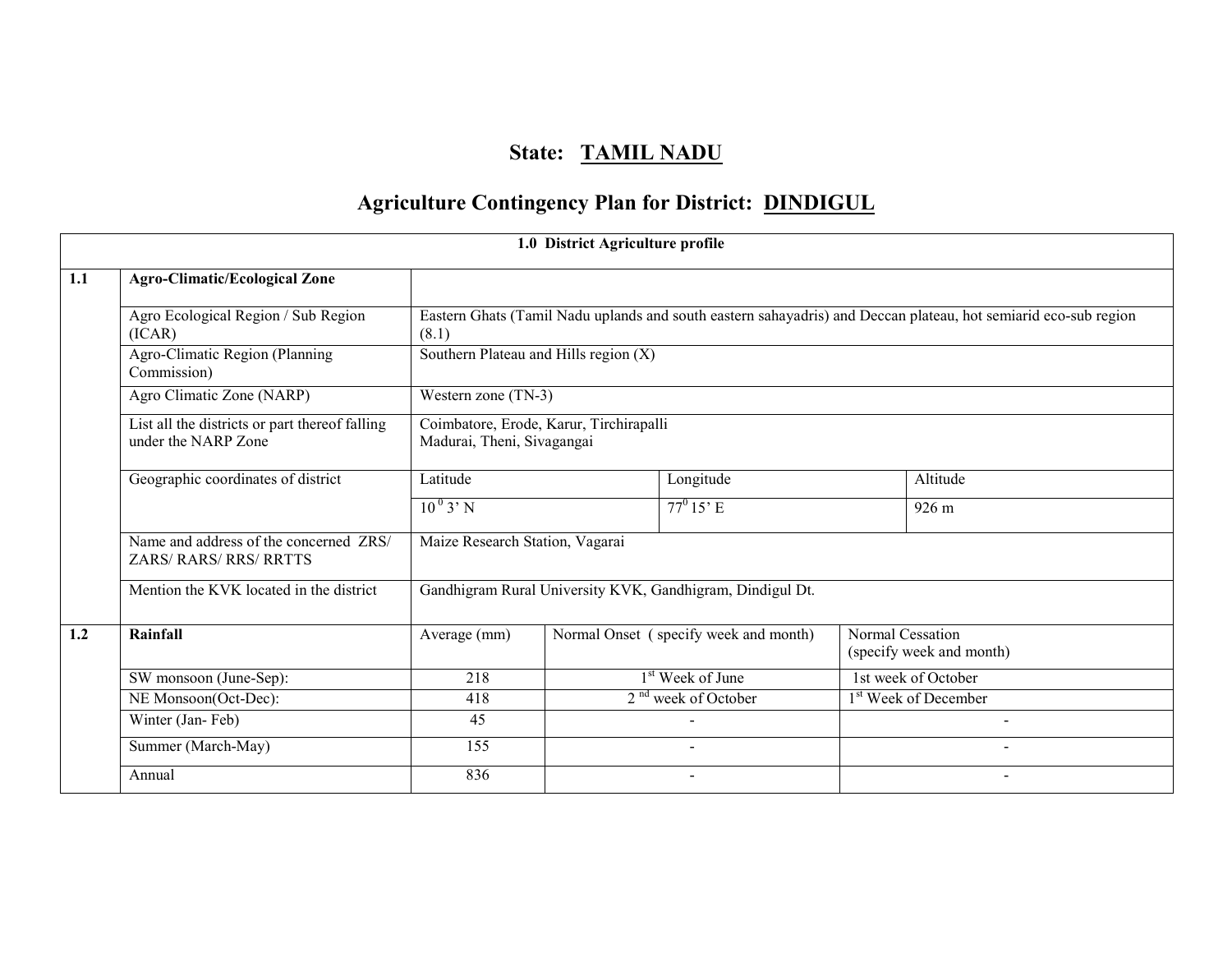| لي 1 | Land use<br>pattern of the<br>district (latest<br>statistics) | Geographical area | Forest<br>area | Land under<br>non-<br>agricultural use | Permanent<br>pastures | Cultivable<br>wasteland | Land under<br>Misc. tree<br>crops and<br>groves | Barren and<br>uncultivable<br>land | Current<br>fallows | Other fallows |
|------|---------------------------------------------------------------|-------------------|----------------|----------------------------------------|-----------------------|-------------------------|-------------------------------------------------|------------------------------------|--------------------|---------------|
|      | Area<br>$(900 \text{ ha})$                                    | 626.7             | 138.9          | 66.1                                   | 6.9                   | J.,                     | ۰.4                                             | 36.2                               | 29.8               | 99.1          |

| 1.4 | <b>Major Soils</b>           | Area (thousand ha) | Percent (%) of total |
|-----|------------------------------|--------------------|----------------------|
|     | Deep black soils             | 220.0              | 26.4                 |
|     | Shallow red soils            | 168.6              | 26.9                 |
|     | Deep red soils               | 127.2              | 20.3                 |
|     | Shallow black soils          | 80.8               | 12.9                 |
|     | Moderately deep black soils  | 54.5               | 8.7                  |
|     | Miscellaneous                | 30.8               | 4.8                  |
|     | Moderately deep red soils    | 20.7               | 3.3                  |
| 1.5 | <b>Agricultural land use</b> | Area (thousand ha) | Cropping intensity % |
|     | Net sown area                | 239.0              | 103.3                |
|     | Area sown more than once     | 7.9                |                      |
|     | Gross cropped area           | 246.8              |                      |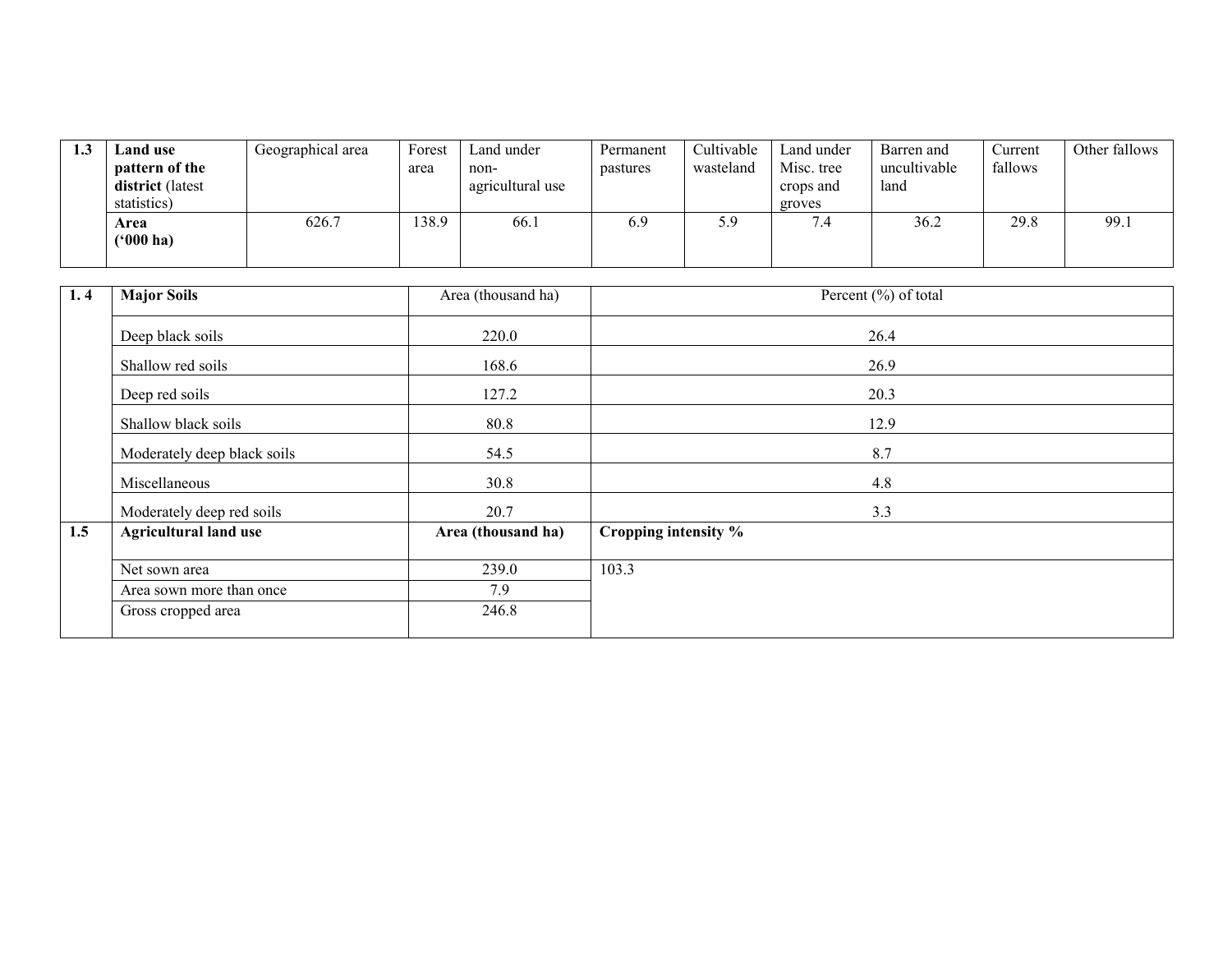| <b>Irrigation</b>                |                          | Area (thousand ha)       |                  |                                                      |  |  |  |
|----------------------------------|--------------------------|--------------------------|------------------|------------------------------------------------------|--|--|--|
| Net irrigated area               |                          |                          | 99.4             |                                                      |  |  |  |
| Gross irrigated area             |                          |                          | 105.3            |                                                      |  |  |  |
| Rainfed area                     |                          |                          |                  |                                                      |  |  |  |
| <b>Sources of Irrigation</b>     | <b>Number</b>            |                          | Area ('000 ha)   | $%$ area                                             |  |  |  |
| Canals                           | 41                       |                          | 5.6              | 5.5                                                  |  |  |  |
| Tanks                            | 3104                     |                          | 6.5              | 6.4                                                  |  |  |  |
| Open wells                       | 94088                    |                          | 91.5             | 83.1                                                 |  |  |  |
| Bore wells                       | 3266                     | 3.7                      |                  | 3.6                                                  |  |  |  |
| Lift irrigation                  | $\overline{\phantom{a}}$ | $\overline{\phantom{a}}$ |                  | ۰                                                    |  |  |  |
| Other sources                    | $\blacksquare$           |                          | 0.96             | 0.9                                                  |  |  |  |
| Total                            | $\sim$                   |                          | 108.7            | 98.9                                                 |  |  |  |
| Pumpsets                         | $\overline{\phantom{a}}$ |                          |                  |                                                      |  |  |  |
| Micro-irrigation                 | $\overline{\phantom{a}}$ |                          |                  |                                                      |  |  |  |
| Groundwater availability and use | No. of blocks            | $%$ area                 | Quality of water |                                                      |  |  |  |
| Over exploited                   | 10                       | 71.0                     |                  | Salinity level: 34 % good, 40% moderate and 22% poor |  |  |  |
| Critical                         | $\overline{2}$           | 14.2                     |                  | Residual Sodium Carbonate: 93% good and 7% moderate  |  |  |  |
| Semi-critical                    |                          | 7.1                      |                  | Sodium Adsorption Ratio: 95 % good and 5% moderate   |  |  |  |
| Safe                             |                          | 7.1                      |                  |                                                      |  |  |  |
| Wastewater availability and use  | Data not available       |                          |                  |                                                      |  |  |  |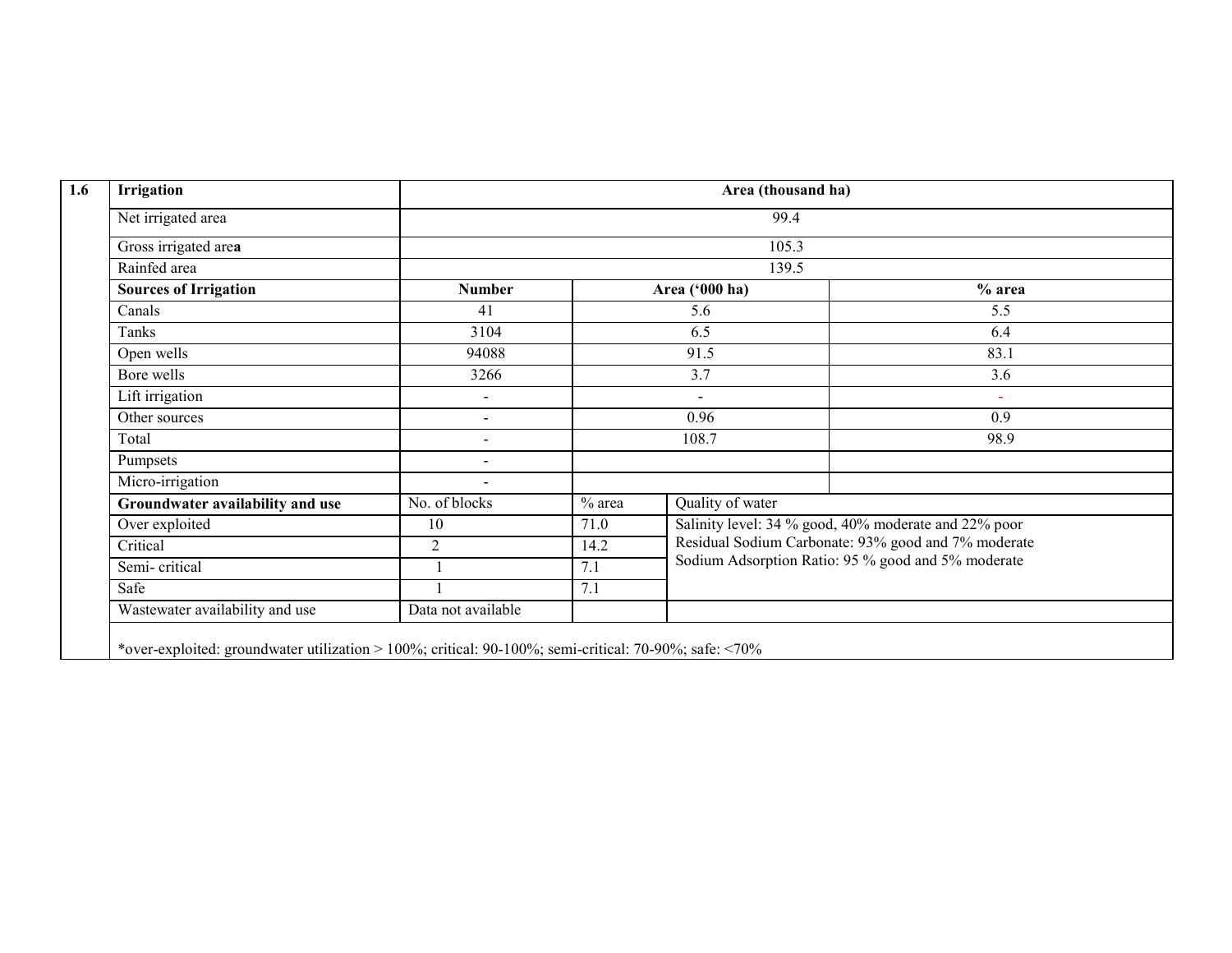Area under major field crops & horticulture etc. \*If break-up data (irrigated, rainfed) is not available, give total area

| <b>Major Field Crops cultivated</b>     |                  |                          |                  | Area (thousand ha) |               |                |  |
|-----------------------------------------|------------------|--------------------------|------------------|--------------------|---------------|----------------|--|
|                                         |                  | <b>Kharif</b>            |                  | Rabi               | <b>Summer</b> | <b>Total</b>   |  |
|                                         | <b>Irrigated</b> | Rainfed                  | <b>Irrigated</b> | Rainfed            |               |                |  |
| Maize                                   | 6.1              | 11.9                     | 17.3             | 12.8               |               | 48.1           |  |
| Sorghum                                 | 0.4              | 17.6                     | 2.0              | 54                 |               | 25.4           |  |
| Paddy                                   | 1.5              | $\overline{\phantom{0}}$ | 15.5             | 0.0                | 2.7           | 19.6           |  |
| Pulses                                  | 0.1              | 10.5                     | 0.1              | 8.8                |               | 19.4           |  |
| Groundnut                               | 0.6              | 3.7                      | 6.5              | 0.3                |               | 11.0           |  |
| Horticulture crops                      |                  | <b>Total area</b>        |                  | <b>Irrigated</b>   |               | Rainfed        |  |
| Mango                                   |                  | 14410                    |                  | 1942               |               | 12468          |  |
| Banana                                  |                  | 4845                     |                  | 2441               |               | 2404           |  |
| Citrus                                  |                  | 5110                     |                  | 1144               |               | 3966           |  |
| Sapota                                  |                  | 1730                     |                  | 1719               |               | 11             |  |
| Guava                                   |                  | 955                      |                  | 850<br>$---$       |               | 105            |  |
| Berikai                                 |                  | 1024                     |                  |                    |               | 1024           |  |
| <b>Horticultural crops - Vegetables</b> |                  | <b>Total area</b>        |                  | <b>Irrigated</b>   |               | <b>Rainfed</b> |  |
| Tobacco                                 |                  | 1197                     |                  | 1197               |               | $---$          |  |
| Onion                                   |                  | 2745                     |                  | 2745               |               | ----           |  |
| Potato                                  |                  | 2672                     |                  | 694                |               | 1978           |  |
| Tomato                                  |                  | 2529                     |                  | 2529               |               | $\frac{1}{2}$  |  |
| Carrot                                  |                  | 1007                     |                  | 392                |               | 615            |  |
| Drumstick                               |                  | 1623                     |                  | 1612               |               | 11             |  |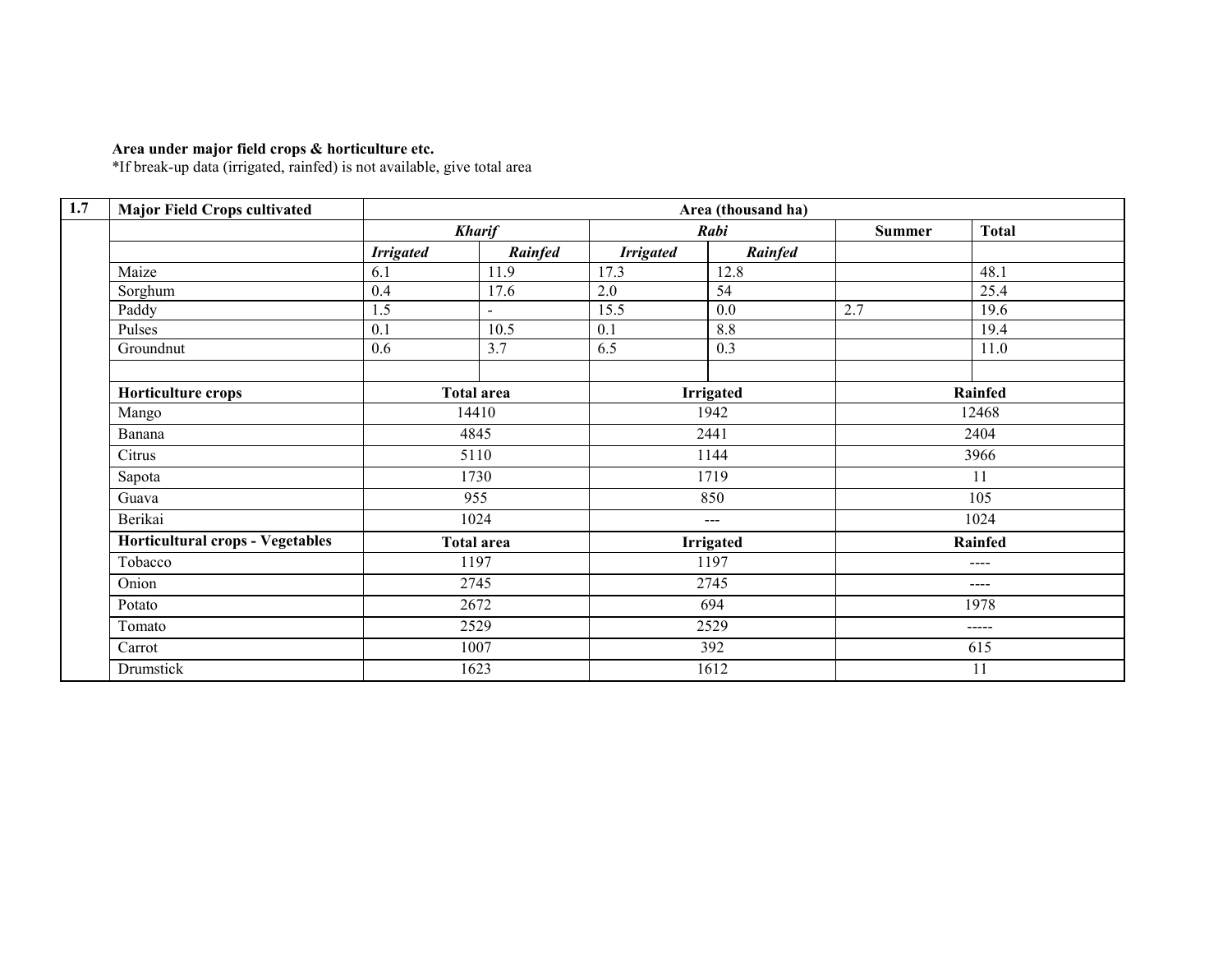| <b>Medicinal and Aromatic crops</b> | <b>Total area</b> | <b>Irrigated</b>         | Rainfed                  |
|-------------------------------------|-------------------|--------------------------|--------------------------|
| Kannoli poo                         | 447               | 435                      | 12                       |
| Kanvazhi kizhangu                   | 467               | 403                      | 64                       |
| Cocoa                               | 52                | 15                       | $\overline{37}$          |
| <b>Plantation crops</b>             | <b>Total area</b> | <b>Irrigated</b>         | Rainfed                  |
| Coffee                              | 10337             | $\overline{47}$          | 10290                    |
| Coconut                             | 25707             |                          |                          |
| Teak                                | 384               | 269                      | 115                      |
| Eucalyptus                          | $\overline{111}$  | 27                       | $\overline{84}$          |
| Karuvel                             | 86                | $\overline{3}$           | 83                       |
| Casuarina                           | $\overline{76}$   | $\overline{12}$          | 64                       |
| Elavan or ulagu                     | $\overline{309}$  | $\overline{107}$         | 202                      |
| <b>Fodder crops</b>                 | <b>Total area</b> | Irrigated                | <b>Rainfed</b>           |
| Sorghum                             | 4099              | 302                      | 3797                     |
| Feeder grass                        | $\overline{81}$   | $\overline{22}$          | 59                       |
| Total fodder crop area              | 4240              | 382                      | 3858                     |
| <b>Flower crops</b>                 | <b>Total area</b> | Irrigated                | <b>Rainfed</b>           |
| Arali                               | 746               | 746                      | $\overline{a}$           |
| Jasmine                             | 594               | 594                      | $\sim$ $\sim$ $\sim$     |
| Chevanthi                           | 493               | 493                      | $---$                    |
| Rose                                | 304               | 304                      | $\overline{\phantom{m}}$ |
| Pichi                               | 286               | 286                      | $---$                    |
| Crossandra                          | 233               | $\overline{233}$         | $---$                    |
| Mullai                              | 208               | 208                      | $---$                    |
| Champangi                           | 141               | 141                      | $---$                    |
| <b>Grazing land</b>                 | $\blacksquare$    | $\overline{\phantom{a}}$ | ÷                        |
| Sericulture (Mulberry)              | $\overline{313}$  | 309                      | $\overline{4}$           |
| <b>Others (Specify)</b>             |                   |                          |                          |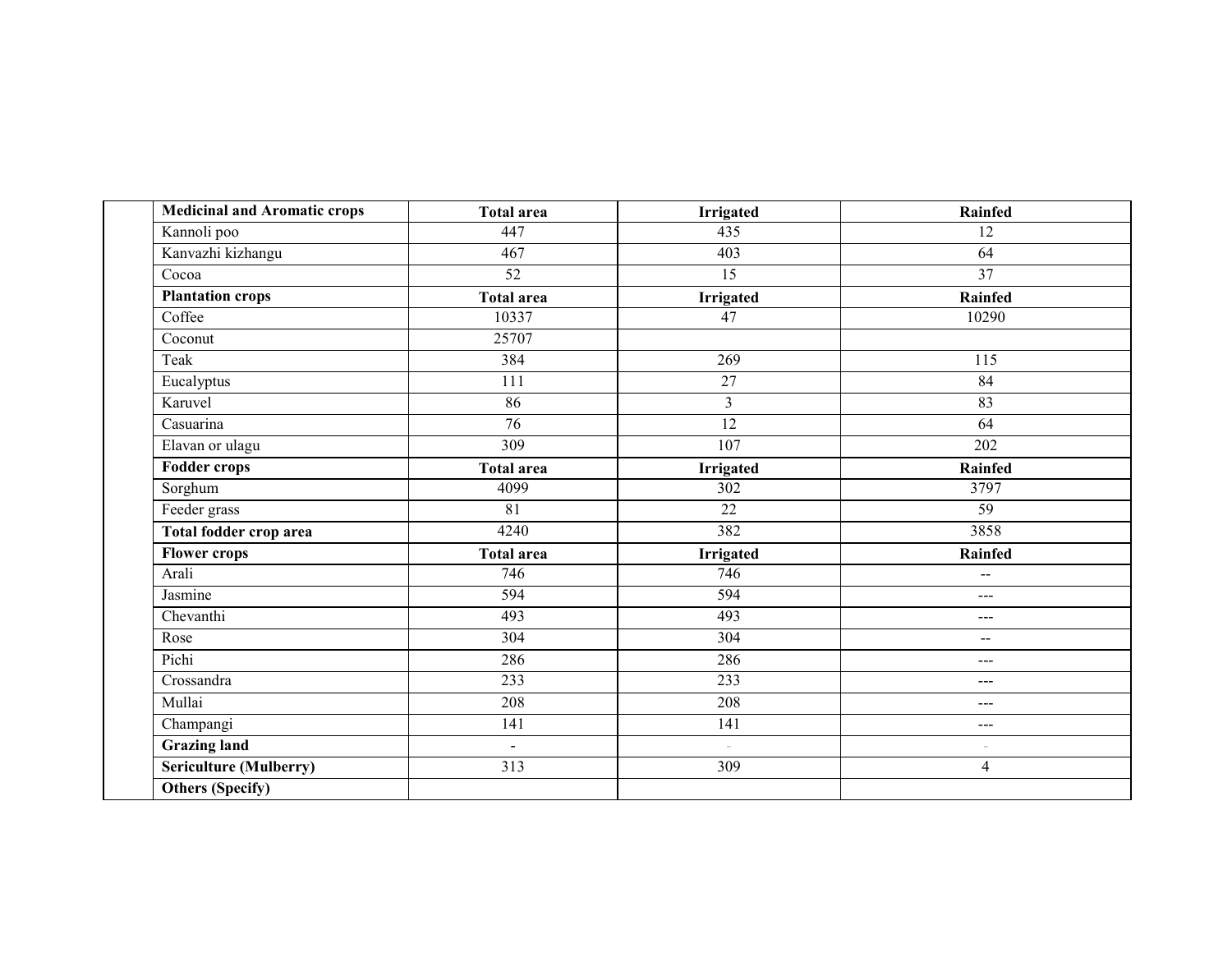| 1.8  | Livestock                                                              |                        |                                  | <b>Male ('000)</b>     |                    | Female ('000)                            |      | <b>Total ('000)</b>                                    |                        |  |
|------|------------------------------------------------------------------------|------------------------|----------------------------------|------------------------|--------------------|------------------------------------------|------|--------------------------------------------------------|------------------------|--|
|      | Non descriptive Cattle (local low yielding)                            |                        |                                  | 15.3                   |                    | 30.1                                     |      | 45.5                                                   |                        |  |
|      | Crossbred cattle                                                       |                        |                                  | 16.5                   |                    | 188.3                                    |      | 204.8                                                  |                        |  |
|      | Non descriptive Buffaloes (local low yielding)                         |                        |                                  |                        |                    |                                          |      |                                                        | 80.7                   |  |
|      | <b>Graded Buffaloes</b>                                                |                        |                                  |                        |                    |                                          |      |                                                        |                        |  |
|      | Goat                                                                   |                        |                                  |                        |                    |                                          |      |                                                        | 258.2                  |  |
|      | Sheep                                                                  |                        |                                  |                        |                    |                                          |      |                                                        | 266.4                  |  |
|      | Others (Camel, Pig, Yak etc.)                                          |                        |                                  |                        |                    |                                          |      |                                                        | 6.4                    |  |
|      | Commercial dairy farms (Number)                                        |                        |                                  |                        |                    |                                          |      |                                                        |                        |  |
| 1.9  | Poultry                                                                |                        |                                  | No. of farms           |                    |                                          |      | Total No. of birds ('number)                           |                        |  |
|      | Commercial                                                             |                        |                                  |                        |                    |                                          |      |                                                        |                        |  |
|      | Backyard                                                               |                        |                                  |                        |                    |                                          | 1488 |                                                        |                        |  |
| 1.10 | Fisheries (Data source: Chief Planning Officer)                        |                        |                                  |                        |                    |                                          |      |                                                        |                        |  |
|      | A. Capture                                                             |                        |                                  |                        |                    |                                          |      |                                                        |                        |  |
|      | i) Marine (Data Source: Fisheries                                      |                        | No. of fishermen<br><b>Boats</b> |                        |                    | <b>Nets</b>                              |      | <b>Storage facilities (Ice</b><br>plants etc.)         |                        |  |
|      | Department)                                                            |                        |                                  | Mechanized             | Non-<br>mechanized | Mechanized<br>(Trawl nets,<br>Gill nets) |      | Non-mechanized<br>(Shore Seines,<br>Stake & trap nets) |                        |  |
|      | ii) Inland (Data Source: Fisheries<br>Department)                      | No. Farmer owned ponds |                                  |                        |                    | <b>No. of Reservoirs</b>                 |      | No. of village tanks                                   |                        |  |
|      |                                                                        |                        | $\overline{35}$                  |                        |                    | $\,8\,$                                  |      |                                                        | 3104                   |  |
|      | <b>B.</b> Culture                                                      |                        |                                  |                        |                    |                                          |      |                                                        |                        |  |
|      | i) Brackish water (Data Source: MPEDA/<br><b>Fisheries Department)</b> |                        |                                  | Water Spread Area (ha) |                    | Yield (t/ha)                             |      |                                                        | Production ('000 tons) |  |
|      |                                                                        |                        |                                  |                        |                    |                                          |      |                                                        |                        |  |
|      | ii) Fresh water (Data Source: Fisheries<br>Department)                 |                        |                                  |                        |                    | $\blacksquare$                           |      |                                                        |                        |  |
|      | <b>Others</b>                                                          |                        |                                  | $\blacksquare$         |                    | $\blacksquare$                           |      | $\blacksquare$                                         |                        |  |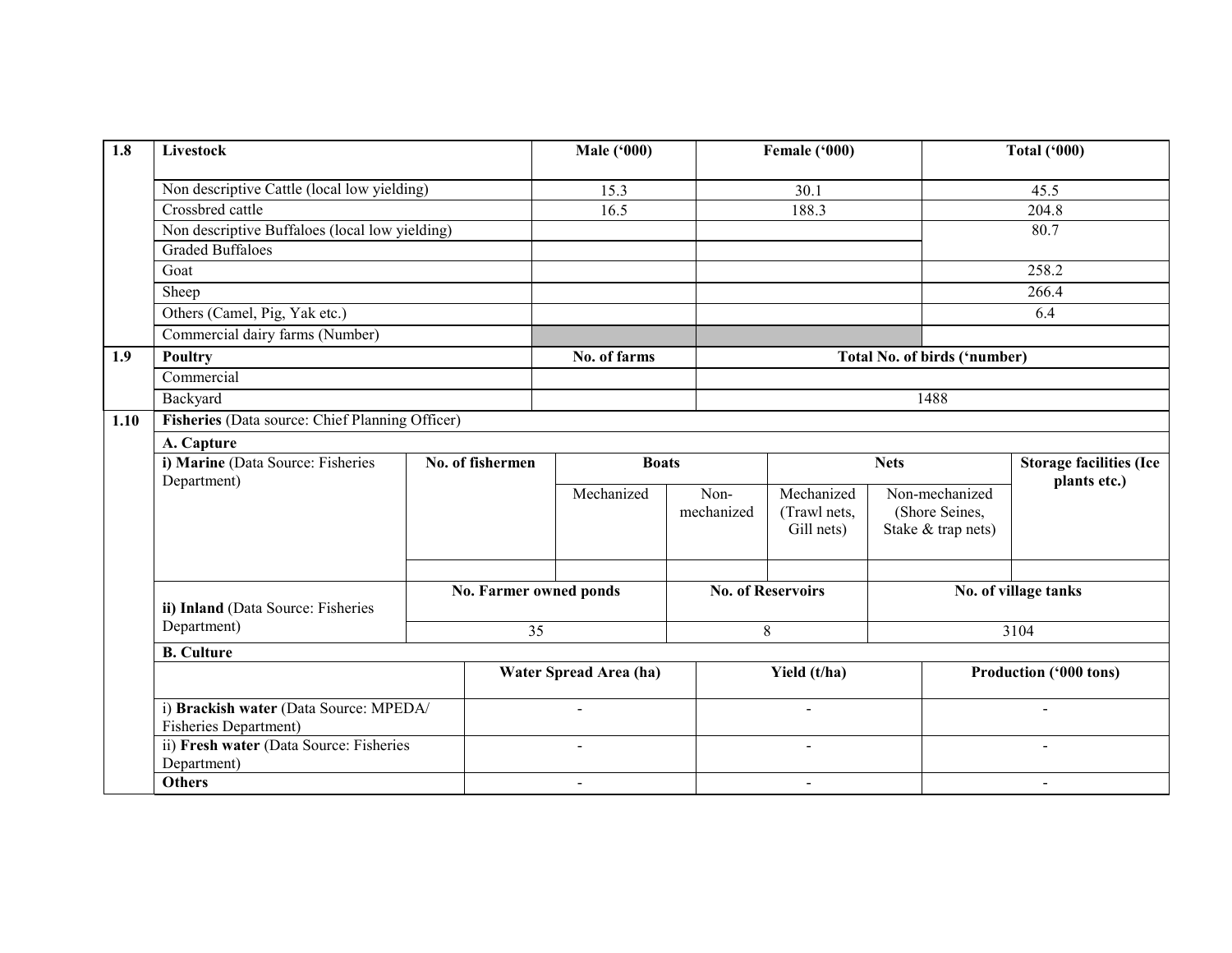| 1.11   | <b>Production and</b>                                                     |                          | <b>Kharif</b>            |                          | Rabi                     |                    | <b>Summer</b>            |                          | <b>Total</b>            |
|--------|---------------------------------------------------------------------------|--------------------------|--------------------------|--------------------------|--------------------------|--------------------|--------------------------|--------------------------|-------------------------|
|        | Productivity of major crops<br>(Average of last 3 years:<br>2006, 07, 08) | Production<br>('t)       | Productivity<br>(kg/ha)  | Production<br>('t)       | Productivity<br>(kg/ha)  | Production<br>( t) | Productivity<br>(kg/ha)  | Production<br>(mt)       | Productivity<br>(kg/ha) |
|        | Paddy                                                                     |                          |                          | $\overline{\phantom{a}}$ | $\overline{\phantom{0}}$ |                    | $\qquad \qquad$          | 74.6                     | 3800                    |
|        | Millets                                                                   |                          |                          |                          |                          |                    | $\overline{\phantom{a}}$ | 175.7                    | 2320                    |
| 3      | Pulses                                                                    | $\overline{\phantom{0}}$ | $\blacksquare$           | $\overline{\phantom{a}}$ | $\blacksquare$           |                    | $\blacksquare$           | 9.1                      | 470                     |
|        | Oilseeds                                                                  |                          |                          | $\overline{\phantom{a}}$ | $\overline{\phantom{0}}$ |                    | $\overline{\phantom{a}}$ | 29.0                     | 1700                    |
|        | Cotton (Bales of lint)                                                    |                          | $-$                      |                          | $-$                      |                    | $- -$                    | 1986 (B)                 | $3.0$ (Bales)           |
|        | Sugarcane (Gur)                                                           |                          | $\overline{\phantom{0}}$ | $\overline{\phantom{a}}$ | $\overline{a}$           | $\sim$             | $\overline{\phantom{a}}$ | 56.3                     | 11300                   |
| Others |                                                                           |                          |                          |                          |                          |                    |                          |                          |                         |
|        | <b>Major Horticultural crops</b>                                          |                          |                          |                          |                          |                    |                          | $\overline{\phantom{a}}$ |                         |

| 1.12 | Sowing window for    | Paddy                                                    | Millets                 | Pulses                    | Oilseeds                  | Cotton            | Sugarcane      |
|------|----------------------|----------------------------------------------------------|-------------------------|---------------------------|---------------------------|-------------------|----------------|
|      | 5 major crops (start |                                                          |                         |                           |                           |                   |                |
|      | and end of sowing    |                                                          |                         |                           |                           |                   |                |
|      | period)              |                                                          |                         |                           |                           |                   |                |
|      | Kharif-Rainfed       |                                                          | July $1st$ week to      | July $1st$<br>week to Sep | June $3rd$ week to        |                   |                |
|      |                      |                                                          | Sep $1st$ week          | 1 <sup>st</sup> week      | July $3^{\text{rd}}$ week |                   |                |
|      | Kharif-Irrigated     | $\overline{\mathrm{July}}$ 2 <sup>nd</sup> week (Kharif) | June $1st$ week to Aug  | June $1st$ week to Aug    | June $3rd$ week to        | Aug $1st$ week    |                |
|      |                      | to August1st week                                        | $1st$ week              | $1st$ week                | July $3^{\text{rd}}$ week | to                |                |
|      |                      | (late Kharif)                                            |                         |                           |                           | Sep $2^{nd}$ week |                |
|      | Rabi-Rainfed         |                                                          | September $3rd$ week to | Dec $1st$ week to         |                           |                   |                |
|      |                      |                                                          | October $3rd$ week      | Jan $1st$ week            |                           |                   |                |
|      | Rabi-Irrigated       | September $2nd$ week to                                  | September $3rd$ week to | Dec $2nd$ week to         | December $1st$            |                   | November $3rd$ |
|      |                      | October $2nd$ week                                       | October $3rd$ week      | Jan $2nd$ week            | week to                   |                   | week to        |
|      |                      |                                                          |                         |                           | Jan $1st$ week            |                   | December $4th$ |
|      |                      |                                                          |                         |                           |                           |                   | week           |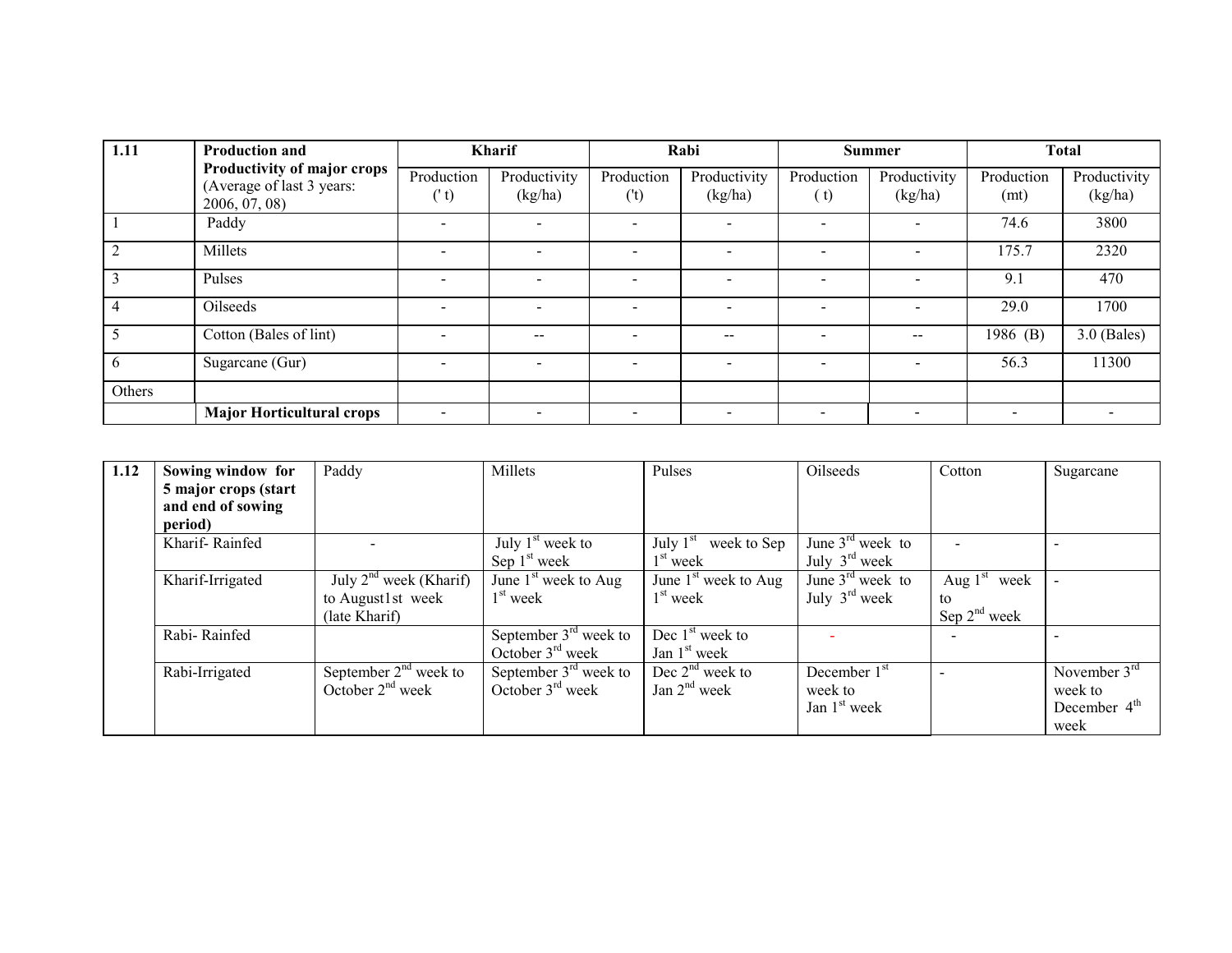| 1.13 | What is the major contingency the<br>district is prone to? (Tick mark and<br>mention years if known during the<br>last 10 year period) | Regular                  | Occasional               | None |
|------|----------------------------------------------------------------------------------------------------------------------------------------|--------------------------|--------------------------|------|
|      | Drought                                                                                                                                |                          | $\overline{\phantom{0}}$ |      |
|      | Flood                                                                                                                                  |                          |                          |      |
|      | Cyclone                                                                                                                                |                          |                          |      |
|      | Hail storm                                                                                                                             |                          |                          |      |
|      | Heat wave                                                                                                                              |                          |                          |      |
|      | Cold wave                                                                                                                              |                          |                          |      |
|      | Frost                                                                                                                                  | $\overline{\phantom{0}}$ | $\,$                     |      |
|      | Sea water inundation                                                                                                                   |                          | $\overline{\phantom{0}}$ |      |
|      | Pests and diseases (specify)                                                                                                           |                          |                          |      |

| 1.14 | Include Digital maps of the<br>district for | Location map of district within State as Annexure I | Enclosed: Yes $\sqrt{ }$ |
|------|---------------------------------------------|-----------------------------------------------------|--------------------------|
|      |                                             | Mean annual rainfall as Annexure 2                  | Enclosed: Yes $\sqrt{ }$ |
|      |                                             | Soil map as Annexure 3                              | Enclosed: Yes $\sqrt$    |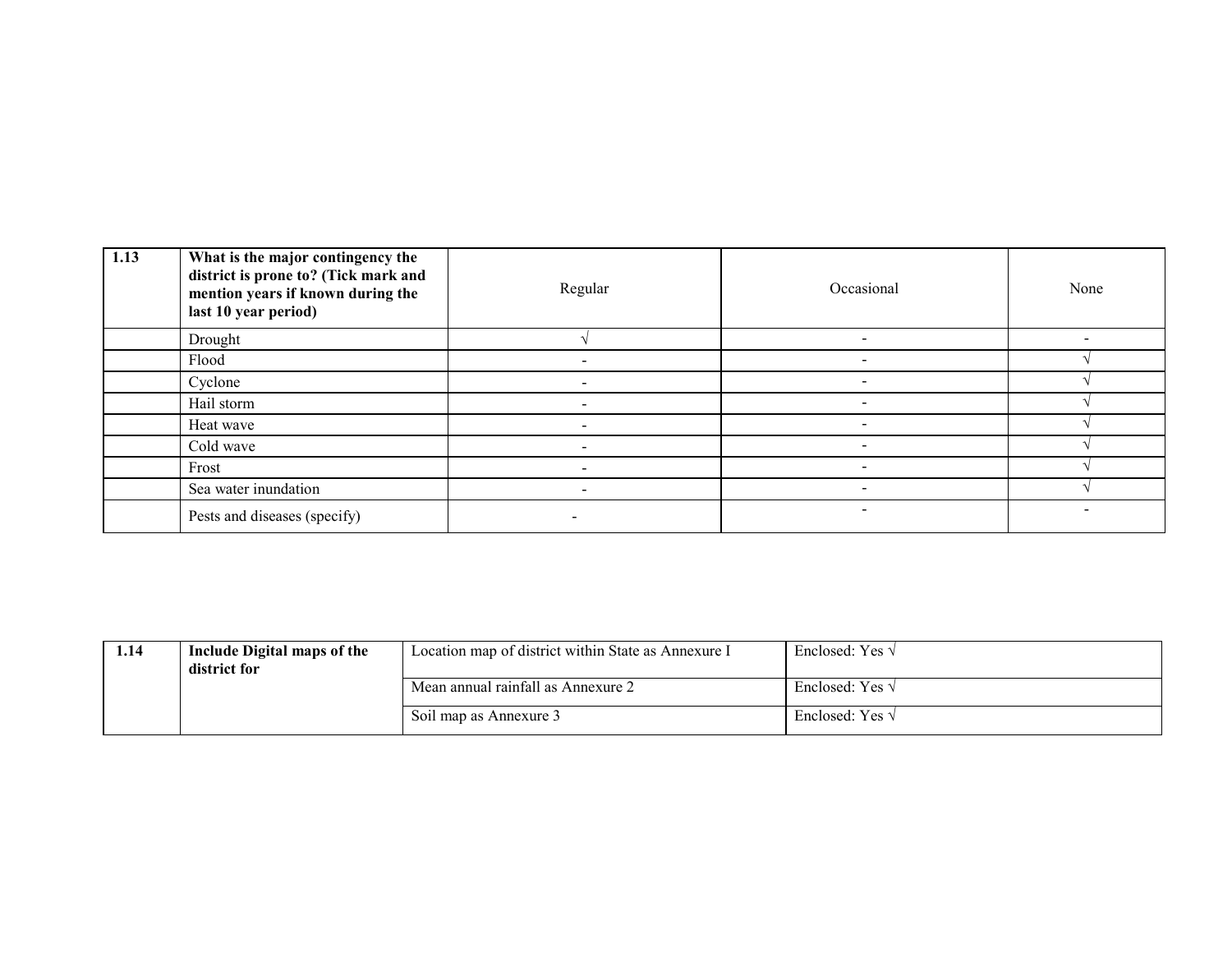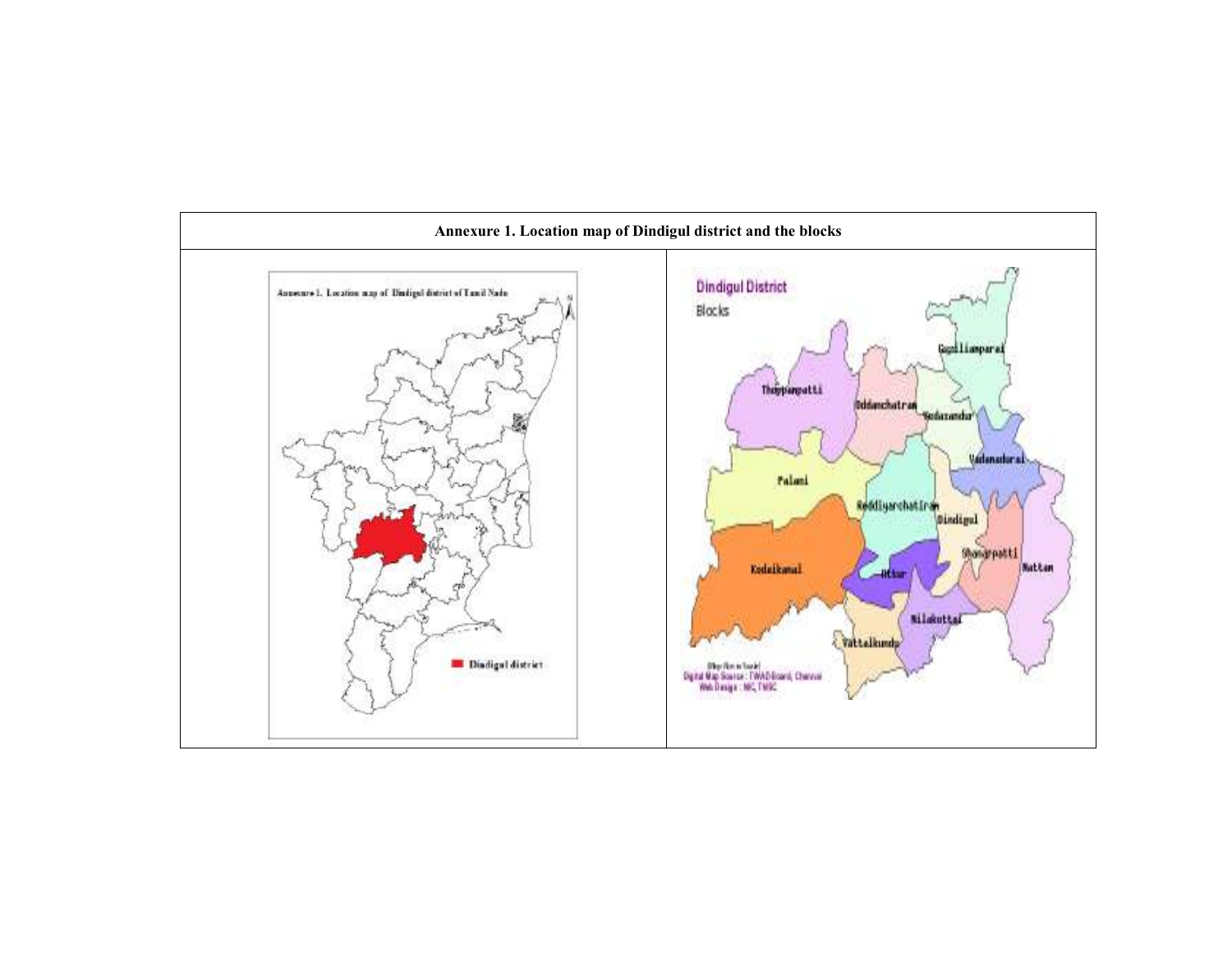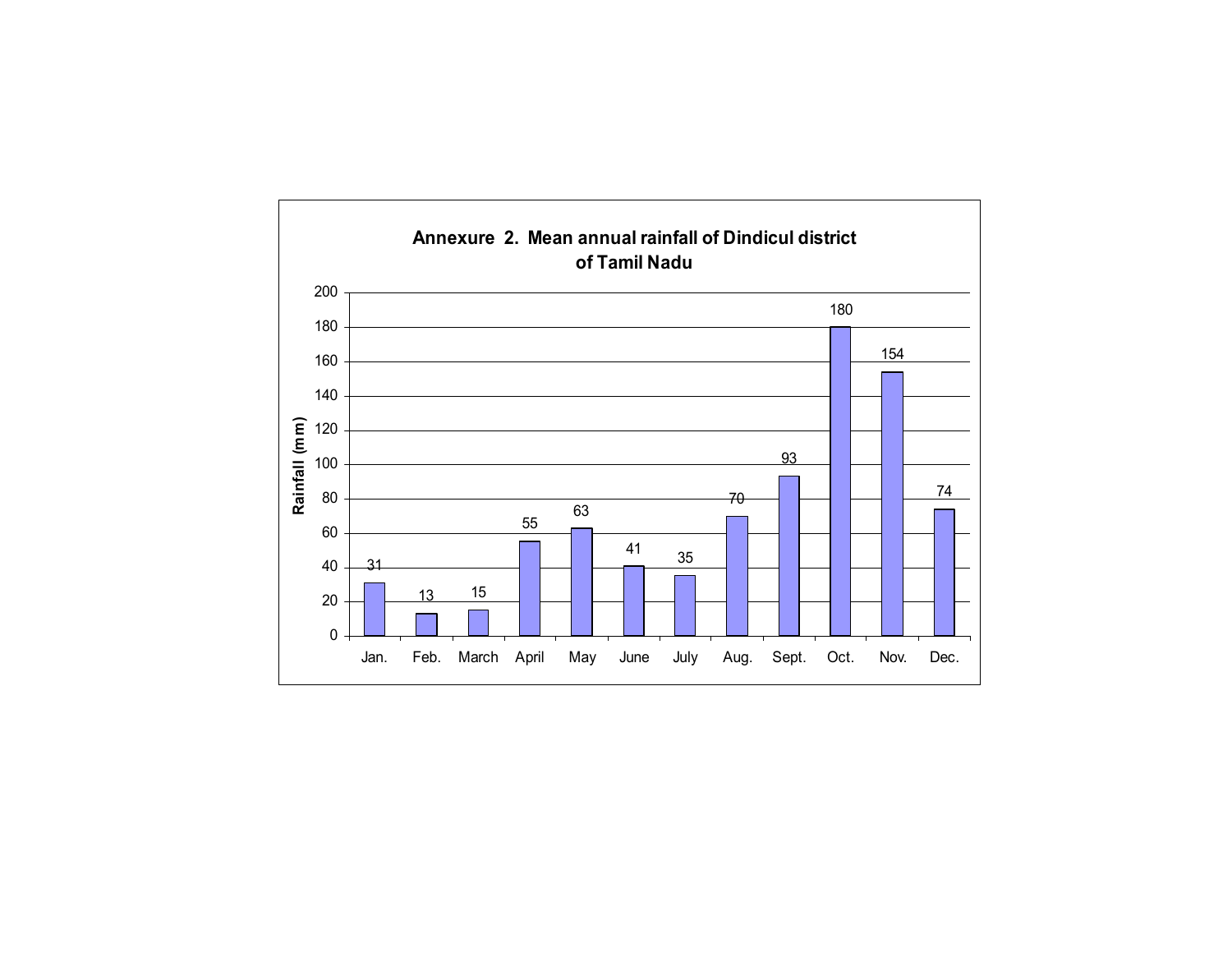Annexure 3. Soil map of Dindigul district of Tamil Nadu

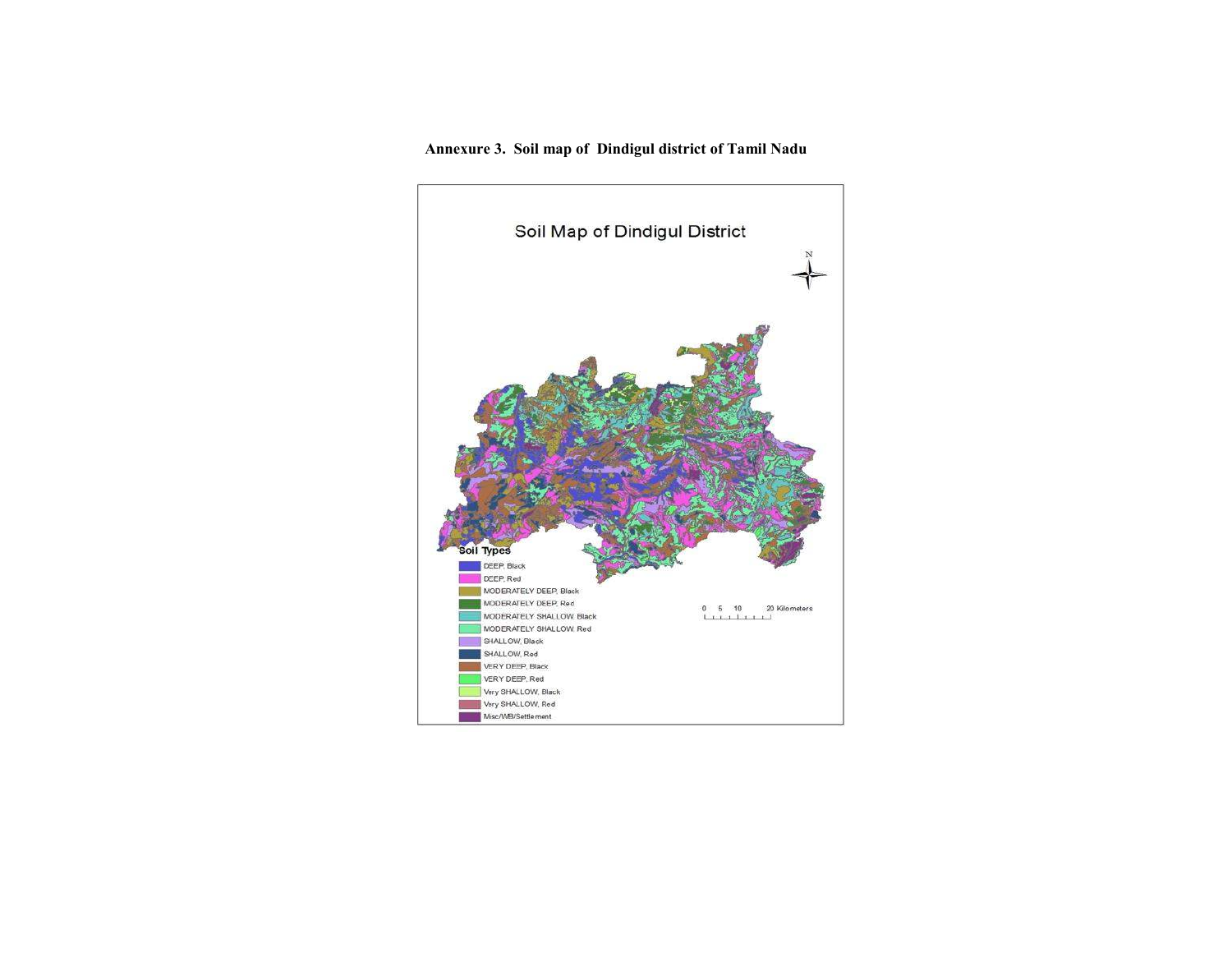## 2.0 Strategies for weather related contingencies 2.1 Drought<br>2.1.1 Rainfed situation

| <b>Condition</b>                                  |                                   |                         | <b>Suggested Contingency measures</b> |                                                                  |                                            |  |  |  |  |
|---------------------------------------------------|-----------------------------------|-------------------------|---------------------------------------|------------------------------------------------------------------|--------------------------------------------|--|--|--|--|
| <b>Early season</b><br>drought (delayed<br>onset) | <b>Major Farming</b><br>situation | Crop/cropping system    | Change in<br>crop/cropping system     | <b>Agronomic measures</b>                                        | <b>Remarks</b> on<br>Implementation        |  |  |  |  |
| <b>Kharif</b> season                              | Deep red and<br>Moderately        | Groundnut+ Pulses       | No change                             | Mechanical sowing with tractor<br>drawn seed drill as the sowing | Through state department of<br>agriculture |  |  |  |  |
| Delay by 2 weeks<br>(June $3^{\text{rd}}$ week)   | shallow red soils                 | Groundnut + Maize       |                                       | window is narrow                                                 |                                            |  |  |  |  |
|                                                   |                                   | Groundnut               | TMV-7, 10, VRI-2                      | Seed treatment with Thiram or<br>Carbendazim @2g/Kg or           |                                            |  |  |  |  |
|                                                   |                                   | Cowpea                  | COCT7                                 | T.Viride @4g/kg<br>Or P.Fluorescens@ $10g/kg$                    |                                            |  |  |  |  |
|                                                   |                                   | VBN $3$ ,<br>Pigeon Pea |                                       |                                                                  |                                            |  |  |  |  |
|                                                   |                                   | Black Gram              | Co 5, VBN 1,2,3                       |                                                                  |                                            |  |  |  |  |
|                                                   |                                   | Maize                   | CoRH 1, Co 1                          |                                                                  |                                            |  |  |  |  |
| Delay by 4 weeks<br>(July 1st week)               | Deep red and                      | Groundnut+ Pulses       | No change                             | Mechanical sowing with tractor<br>drawn seed drill as the sowing | Through state department of<br>agriculture |  |  |  |  |
|                                                   | Moderately<br>shallow red soils   | Groundnut + Maize       |                                       | window is narrow                                                 |                                            |  |  |  |  |
|                                                   |                                   | Groundnut               | TMV-7, 10, VRI-2                      | Seed drill sowing for pulses                                     |                                            |  |  |  |  |
|                                                   |                                   | Cowpea                  | COCT7                                 | Seed hardening-(18 hrs. soaking                                  |                                            |  |  |  |  |
|                                                   |                                   | Pigeon Pea              | VBN 3.                                | in water followed by 24 hrs.<br>shade drying                     |                                            |  |  |  |  |
|                                                   |                                   | <b>Black Gram</b>       | Co 5, VBN 1,2,3                       |                                                                  |                                            |  |  |  |  |
|                                                   |                                   | Maize                   | CoRH 1, Co 1                          | Thinning to retain one seedling<br>at 30 cm                      |                                            |  |  |  |  |
| Delay by 6<br>weeks                               | Deep red and<br>Moderately        | Groundnut+ Pulses       | No change                             | 2% DAP spray                                                     | Through state department of<br>agriculture |  |  |  |  |
| (July $3^{\text{rd}}$ week)                       | shallow red soils                 | Groundnut + Maize       |                                       |                                                                  |                                            |  |  |  |  |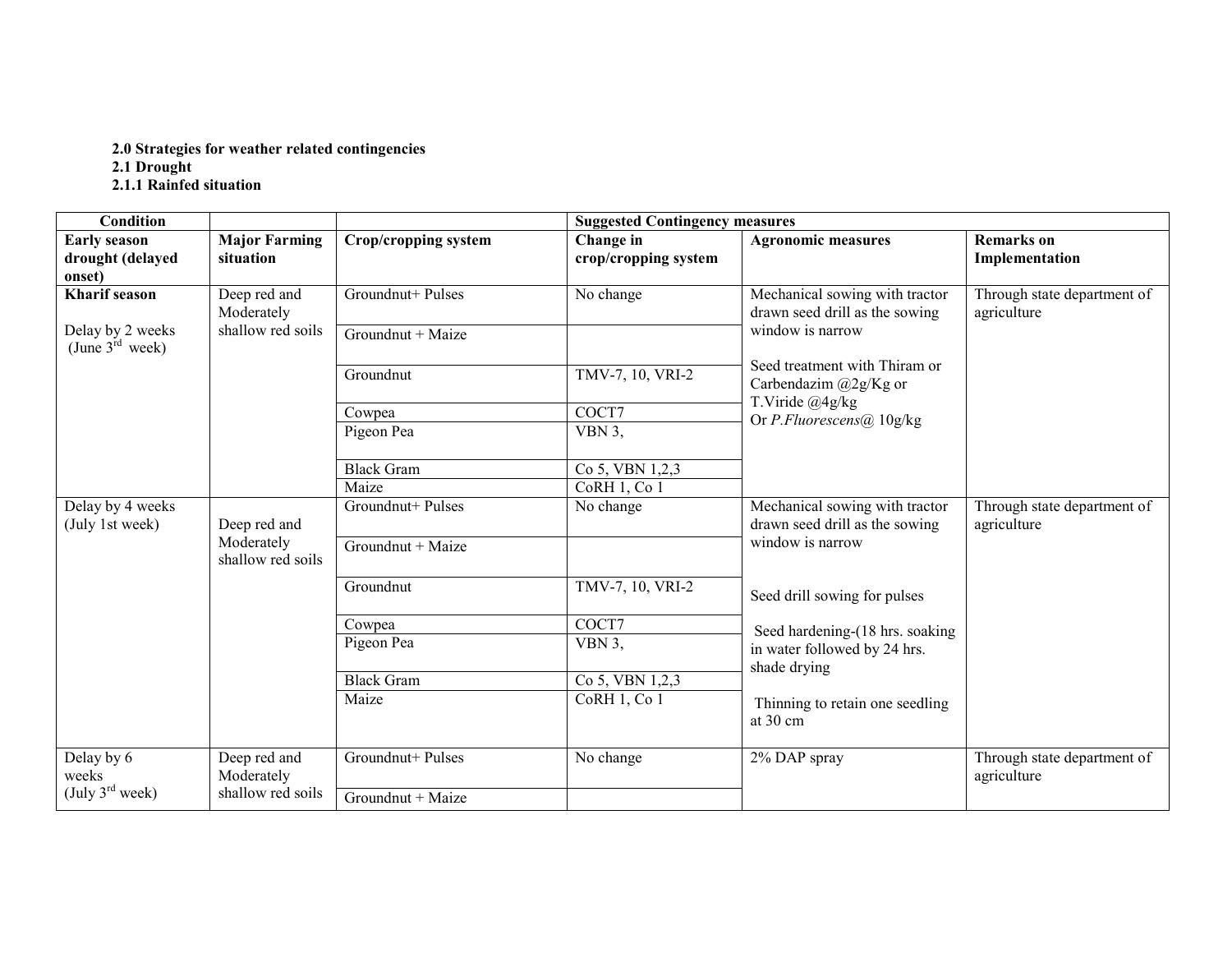|                                                   |                                                 | Groundnut                                | TMV-7, 10, VRI-2                        | Seed drill sowing for pulses                                                                                                                                                                                      |                                            |
|---------------------------------------------------|-------------------------------------------------|------------------------------------------|-----------------------------------------|-------------------------------------------------------------------------------------------------------------------------------------------------------------------------------------------------------------------|--------------------------------------------|
|                                                   |                                                 | Pigeon Pea                               | VBN 3,                                  | Crop residue mulching<br>Spray NAA 40 mg/lit or salicylic                                                                                                                                                         |                                            |
|                                                   |                                                 | <b>Black Gram</b>                        | Co 5, VBN 1,2,3                         | acid $@$ 100mg/lit at pre-                                                                                                                                                                                        |                                            |
|                                                   |                                                 | Maize                                    | CoRH 1, Co 1                            | flowering and 15days thereafter.                                                                                                                                                                                  |                                            |
|                                                   |                                                 |                                          |                                         | Seed treatment with 3Pkts<br>Azospirillum+3Pkts<br>Phosphobacteria or 6 Azophos                                                                                                                                   |                                            |
| Delay by 8<br>weeks<br>(Aug 1 <sup>st</sup> week) | Deep red and<br>Moderately<br>shallow red soils | As Above                                 | As Above                                | Seed drill sowing for pulses<br>Seed hardening-(18 hrs. soaking<br>in water followed by 24 hrs.<br>shade drying<br>2% DAP spray<br>Seed drill sowing for pulses                                                   | Through state department of<br>agriculture |
| <b>Rabi Season</b>                                |                                                 |                                          |                                         |                                                                                                                                                                                                                   |                                            |
| Delay by 2 weeks<br>(Oct 4 <sup>th</sup> week)    | Deep red and<br>Moderately<br>shallow red soils | Maize<br>Redgram<br>Black gram<br>cowpea | No Change                               | Crop residue mulching<br>Spray NAA 40 mg/lit or salicylic<br>acid $(a)$ 100mg/lit at<br>preflowering and 15days<br>thereafter.<br>Seed treatment with 3Pkts<br>Azospirillum+3Pkts<br>Phosphobacteria or 6 Azophos | Through state department of<br>agriculture |
| Delay by 4 weeks<br>$($ Nov $2nd$ week)           | Deep red and<br>Moderately                      | Maize<br>Redgram                         | Co1, CoHM4, CoBC 1<br>APK 1, CoPH 2 AND | Seed drill sowing for pulses                                                                                                                                                                                      | Through state department of<br>agriculture |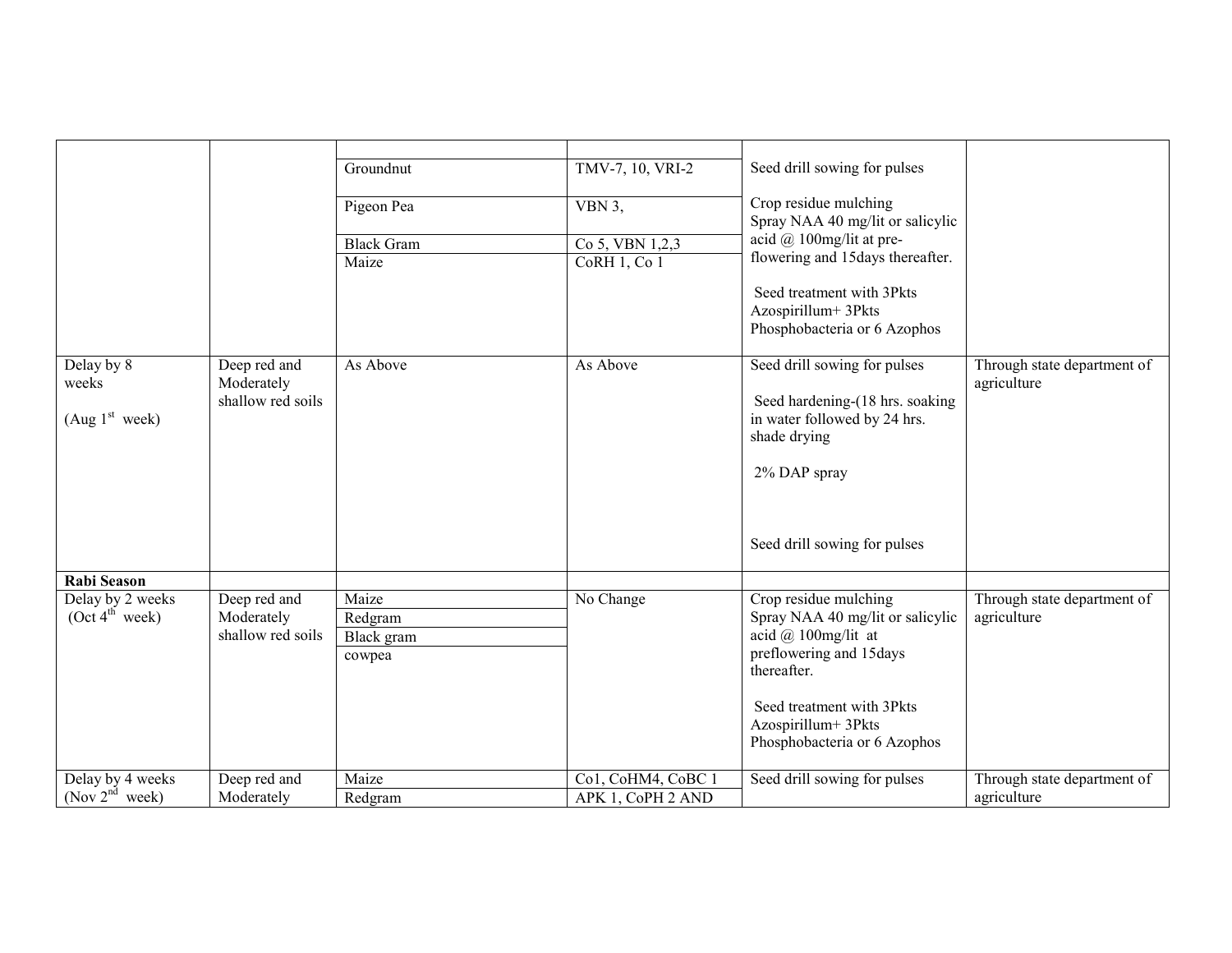|                                     | shallow red soils |           | CoRG <sub>7</sub>    |                                                         |                             |
|-------------------------------------|-------------------|-----------|----------------------|---------------------------------------------------------|-----------------------------|
|                                     |                   | Blackgram | VBN 1,2,3&4          | Crop residue mulching                                   |                             |
|                                     |                   | cowpea    | CoCT7                | Spray NAA 40 mg/lit or salicylic                        |                             |
|                                     |                   | sunflower | TCSH1, MFSH 17, Co2, | acid @ 100mg/lit AT                                     |                             |
|                                     |                   |           | Moden                | preflowering and 15days                                 |                             |
|                                     |                   |           |                      | thereafter.                                             |                             |
|                                     |                   |           |                      |                                                         |                             |
|                                     |                   |           |                      |                                                         |                             |
|                                     |                   |           |                      | Seed treatment with 3Pkts<br>Azospirillum+3Pkts         |                             |
|                                     |                   |           |                      | Phosphobacteria or 6 Azophos                            |                             |
|                                     |                   |           |                      |                                                         |                             |
|                                     | Deep red and      | Maize     | As Above             | 12.5 kg MN mixture by state                             | Through state department of |
| Delay by 6                          | Moderately        | Redgram   |                      | dept. agri                                              | agriculture                 |
| weeks                               | shallow red soils | Blackgram |                      |                                                         |                             |
| (Nov $4^{\text{th}}$ week)          |                   | cowpea    |                      |                                                         |                             |
|                                     |                   |           |                      | 2 % DAP spray for pulses                                |                             |
|                                     |                   |           |                      |                                                         |                             |
|                                     |                   |           |                      |                                                         |                             |
|                                     |                   |           |                      | MgSO4 5% or MgSO4@ 20                                   |                             |
|                                     |                   |           |                      | for Mg def in Cotton<br>kg/ha                           |                             |
|                                     | Deep red and      | Maize     | Co1, CoHM4, CoBC 1   | Seed drill sowing for pulses                            | Through state department of |
| Delay by 8                          | Moderately        | Redgram   | APK 1, CoPH 2 AND    |                                                         | agriculture                 |
| weeks<br>(Nov $4^{\text{th}}$ week) | shallow red soils |           | CoRG 7               |                                                         |                             |
|                                     |                   | Blackgram | VBN 1,2,3&4          | Crop residue mulching                                   |                             |
|                                     |                   | cowpea    | CoCT7                | Spray NAA 40 mg/lit or salicylic<br>acid @ 100mg/lit AT |                             |
|                                     |                   |           |                      | preflowering and 15days                                 |                             |
|                                     |                   |           |                      | thereafter.                                             |                             |
|                                     |                   |           |                      |                                                         |                             |
|                                     |                   |           |                      |                                                         |                             |
|                                     |                   |           |                      | Seed treatment with 3Pkts                               |                             |
|                                     |                   |           |                      | Azospirillum+3Pkts                                      |                             |
|                                     |                   |           |                      | Phosphobacteria or 6 Azophos                            |                             |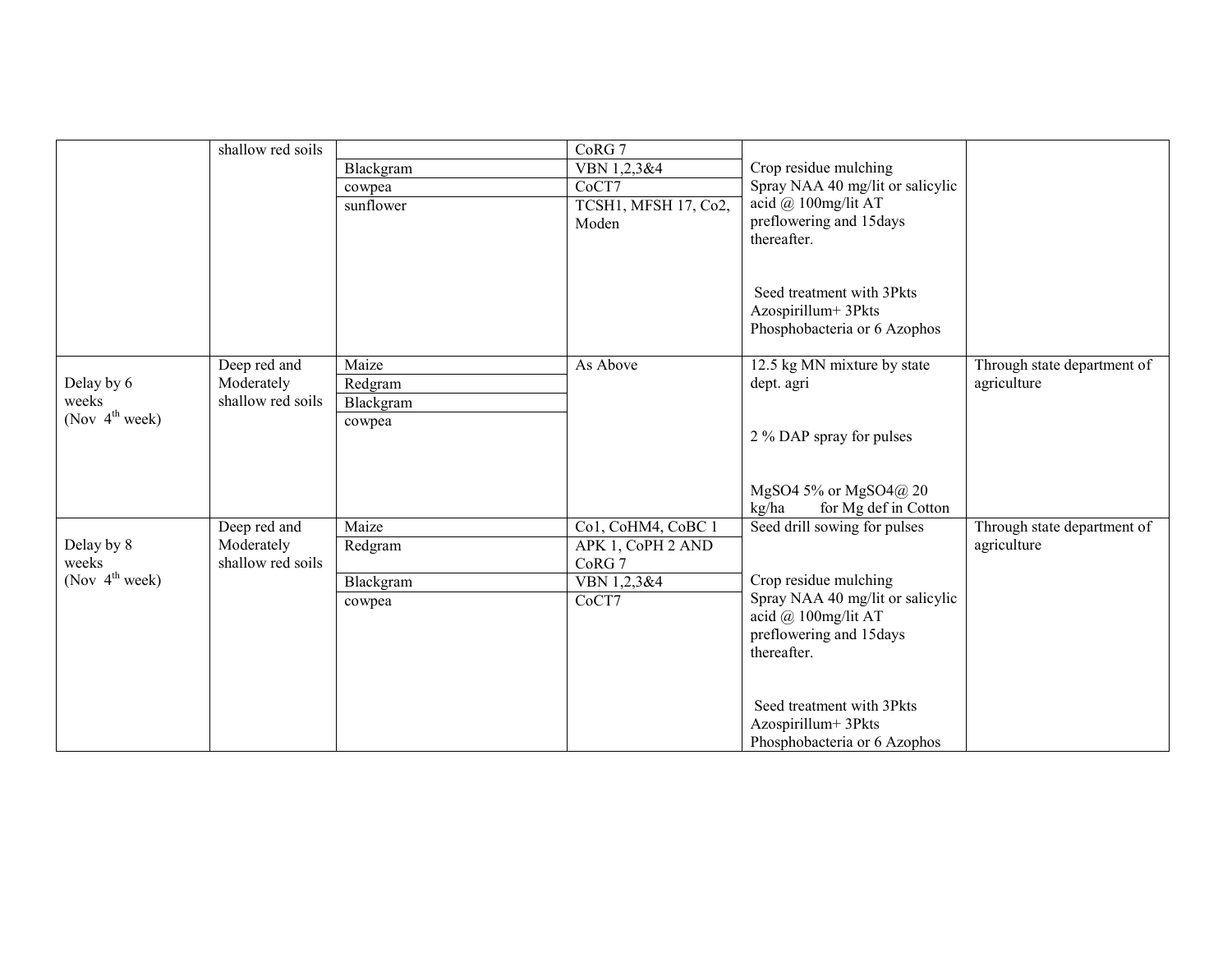| Condition                                                                                                                                     |                                                 |                                                       |                                                                                                                                                                         | <b>Suggested Contingency measures</b>                                                                             |                                  |
|-----------------------------------------------------------------------------------------------------------------------------------------------|-------------------------------------------------|-------------------------------------------------------|-------------------------------------------------------------------------------------------------------------------------------------------------------------------------|-------------------------------------------------------------------------------------------------------------------|----------------------------------|
|                                                                                                                                               | <b>Major Farming</b><br>situation               | Crop/cropping system                                  | Crop management                                                                                                                                                         | Soil management                                                                                                   | <b>Remarks on Implementation</b> |
| Early season drought<br>(Normal onset, followed<br>by 15-20 days dry spell<br>after sowing leading to<br>poor germination/crop<br>stand etc.) | Deep red and<br>Moderately shallow red<br>soils | Groundnut<br>Pigeon Pea<br><b>Black Gram</b><br>Maize | Initial drought will<br>٠<br>not affect the<br>groundnut crop<br>Re sowing of pulses<br>Thinning to retain<br>٠<br>one seedling at 30<br>cm<br>Crop residue<br>mulching | Intercultivation (soil<br>mulching)<br>Recommended doses of<br>FYM 12.5 t/ha and<br>Coirpith compost 12.5<br>t/ha | $\overline{\phantom{a}}$         |
|                                                                                                                                               | Deep and very deep<br>black soils               | Maize<br>Redgram<br>Black gram                        |                                                                                                                                                                         |                                                                                                                   |                                  |

| Condition           |                        |                      |                         | <b>Suggested Contingency measures</b> |                                  |
|---------------------|------------------------|----------------------|-------------------------|---------------------------------------|----------------------------------|
| Mid season drought  | <b>Major Farming</b>   | Crop/cropping system | Crop management         | Soil management                       | <b>Remarks on Implementation</b> |
| (long dry spell)    | situation              |                      |                         |                                       |                                  |
|                     | Deep red and           | Groundnut            |                         | Intercultivation (soil                | Through state department of      |
| At vegetative stage | Moderately shallow red | Pigeon Pea           | Earthing up, apply      | mulching)                             | agriculture                      |
|                     | soils                  | <b>Black Gram</b>    | Gypsum after receipt of | <b>Conservation Furrow</b>            |                                  |
|                     |                        | Maize                | rains                   |                                       |                                  |
|                     | Deep and very deep     | Maize                |                         | Recommended doses of                  |                                  |
|                     | black soils            | Cowpea               | 1% KCl spray            | $FYM$ 12.5 t/ha and                   |                                  |
|                     |                        | Black gram           |                         | Coirpith compost 12.5                 |                                  |
|                     |                        |                      |                         | t/ha                                  |                                  |
|                     |                        |                      | Kaoline spray           |                                       |                                  |
|                     |                        |                      |                         |                                       |                                  |
|                     |                        |                      | Water spray             |                                       |                                  |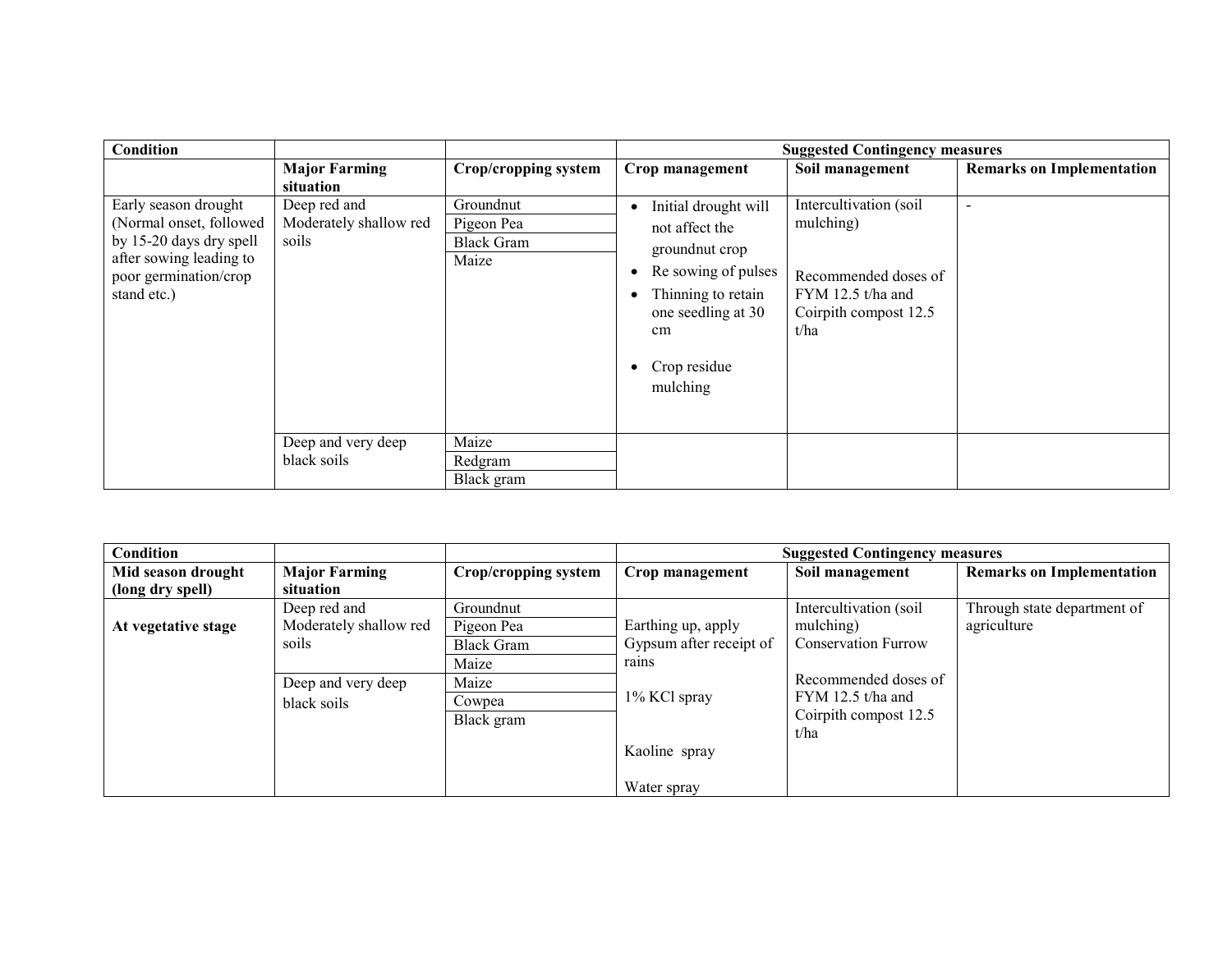|  | e of microirrigation<br>Jse.<br>$\sim$ $\sim$ $\sim$ $\sim$ |  |
|--|-------------------------------------------------------------|--|
|  | systems                                                     |  |

| Condition             |                        |                      |                        | <b>Suggested Contingency measures</b> |                                  |
|-----------------------|------------------------|----------------------|------------------------|---------------------------------------|----------------------------------|
| Mid season drought    | <b>Major Farming</b>   | Crop/cropping system | Crop management        | Soil management                       | <b>Remarks on Implementation</b> |
| (long dry spell)      | situation              |                      |                        |                                       |                                  |
| At reproductive stage | Deep red and           | Groundnut            | Life saving irrigation |                                       | Farm ponds through DRDA          |
|                       | Moderately shallow red | Pigeon Pea           |                        |                                       | programme                        |
|                       | soils                  | <b>Black Gram</b>    | Weeding and Weed       |                                       | Farm ponds through DRDA          |
|                       |                        | Maize                | mulching               |                                       | programme                        |
|                       | Deep and very deep     | Maize                |                        |                                       |                                  |
|                       | black soils            | Cowpea               | 1% Kcl spray           |                                       |                                  |
|                       |                        | Black gram           |                        |                                       |                                  |
|                       |                        | Redgram              | 2% DAP spray           |                                       |                                  |
|                       |                        |                      |                        |                                       |                                  |
|                       |                        |                      | Kaoline spray          |                                       |                                  |
|                       |                        |                      |                        |                                       |                                  |
|                       |                        |                      | Water spray            |                                       |                                  |
|                       |                        |                      |                        |                                       |                                  |
|                       |                        |                      |                        |                                       |                                  |

| $\complement$ ondition $\char`$ |                        |                      | <b>Suggested Contingency measures</b> |                   |                                  |
|---------------------------------|------------------------|----------------------|---------------------------------------|-------------------|----------------------------------|
| <b>Terminal drought</b>         | <b>Major Farming</b>   | Crop/cropping system | Crop management                       | Soil management   | <b>Remarks on Implementation</b> |
|                                 | situation              |                      |                                       |                   |                                  |
|                                 | Deep red and           | Groundnut            | Life saving irrigation                | Transplanted rice | 1. Farm ponds through DRDA       |
|                                 | Moderately shallow red | Pigeon Pea           | using microirrigation                 | (October month)   | programme                        |
|                                 | soils                  | <b>Black Gram</b>    | system                                |                   |                                  |
|                                 |                        | Maize                |                                       |                   | 2. Threshing implements          |
|                                 |                        |                      | Harvest at physiological              |                   | through RKVY                     |
|                                 |                        |                      | maturity stage                        |                   | 3. Groundnut digger and          |
|                                 |                        |                      |                                       |                   | Stripper through RKVY            |
|                                 |                        |                      |                                       |                   |                                  |
|                                 | Deep and very deep     | Maize                |                                       |                   |                                  |
|                                 |                        | Cowpea               |                                       |                   |                                  |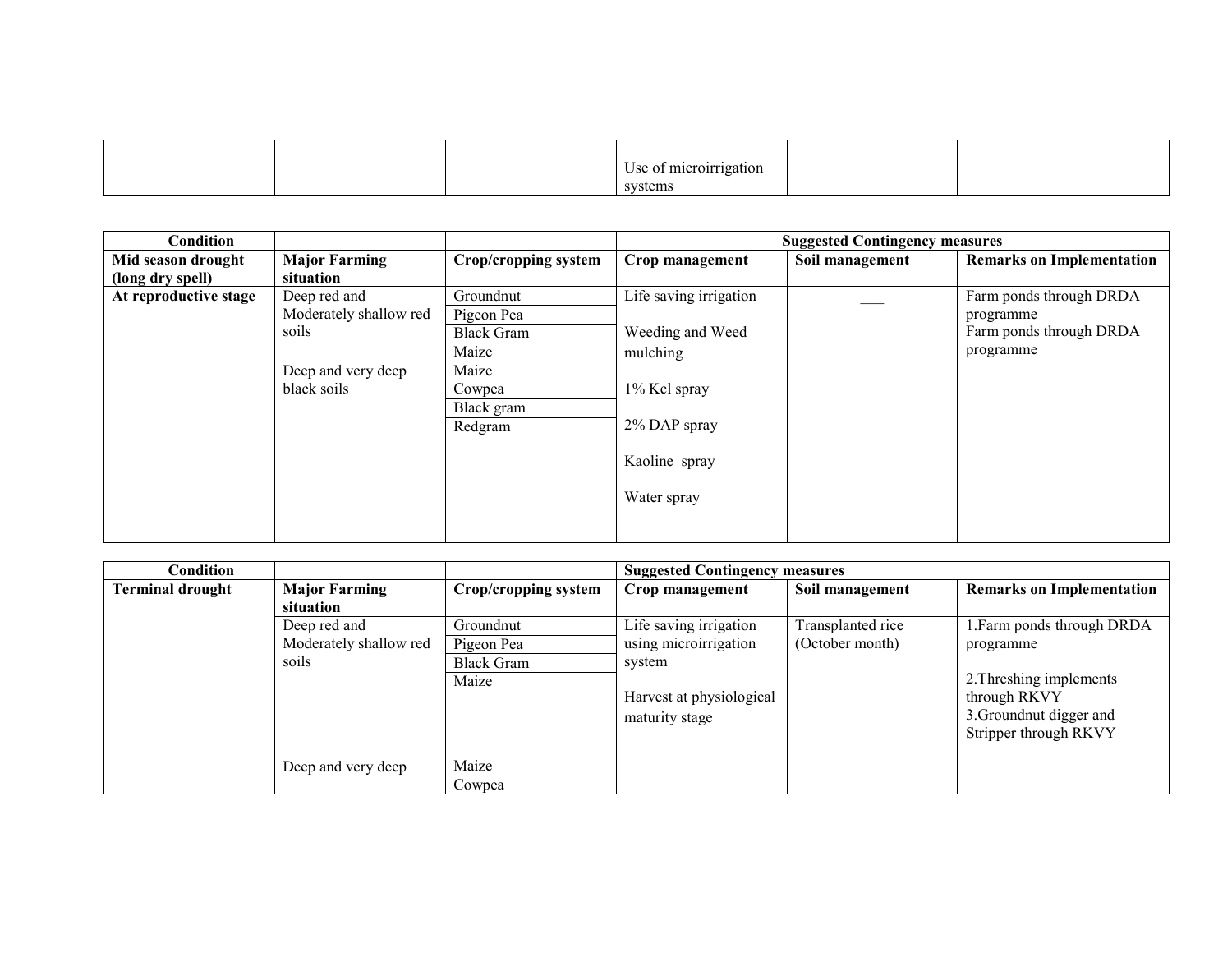| black soils<br>. | Black.<br>gram |  |  |
|------------------|----------------|--|--|
|                  |                |  |  |

#### 2.1.2 Irrigated situation

| Condition                                                               |                                                             |                              |                                                                                                                                                           | <b>Suggested Contingency measures</b>                                                                                    |                                     |
|-------------------------------------------------------------------------|-------------------------------------------------------------|------------------------------|-----------------------------------------------------------------------------------------------------------------------------------------------------------|--------------------------------------------------------------------------------------------------------------------------|-------------------------------------|
|                                                                         | <b>Major Farming</b><br>situation                           | Crop/cropping system         | Change in crop/cropping<br>system                                                                                                                         | <b>Agronomic measures</b>                                                                                                | <b>Remarks</b> on<br>Implementation |
| Delayed/limited<br>release of water in<br>canals due to low<br>rainfall | Low land tube well<br>canal irrigated red and<br>black soil | Paddy (sub merged condition) | method of rice cultivation<br><b>SRI</b><br>Maize<br>Maize: CoRH1, CoHM 4<br>Sugarcane $-$ sub surface drip<br>fertigation<br>Chillies – drip fertigation | Limited irrigation with<br>mulching<br><b>Alternate Furrow</b><br>irrigation<br>Drip irrigation with<br>residue mulching | Seeds through ISOPOM<br>and NFSM    |
|                                                                         |                                                             | Groundnut                    | Groundnut + pigeonpea $(6:1)$<br>intercropping                                                                                                            | Sprinkler irrigation with<br>mulching                                                                                    |                                     |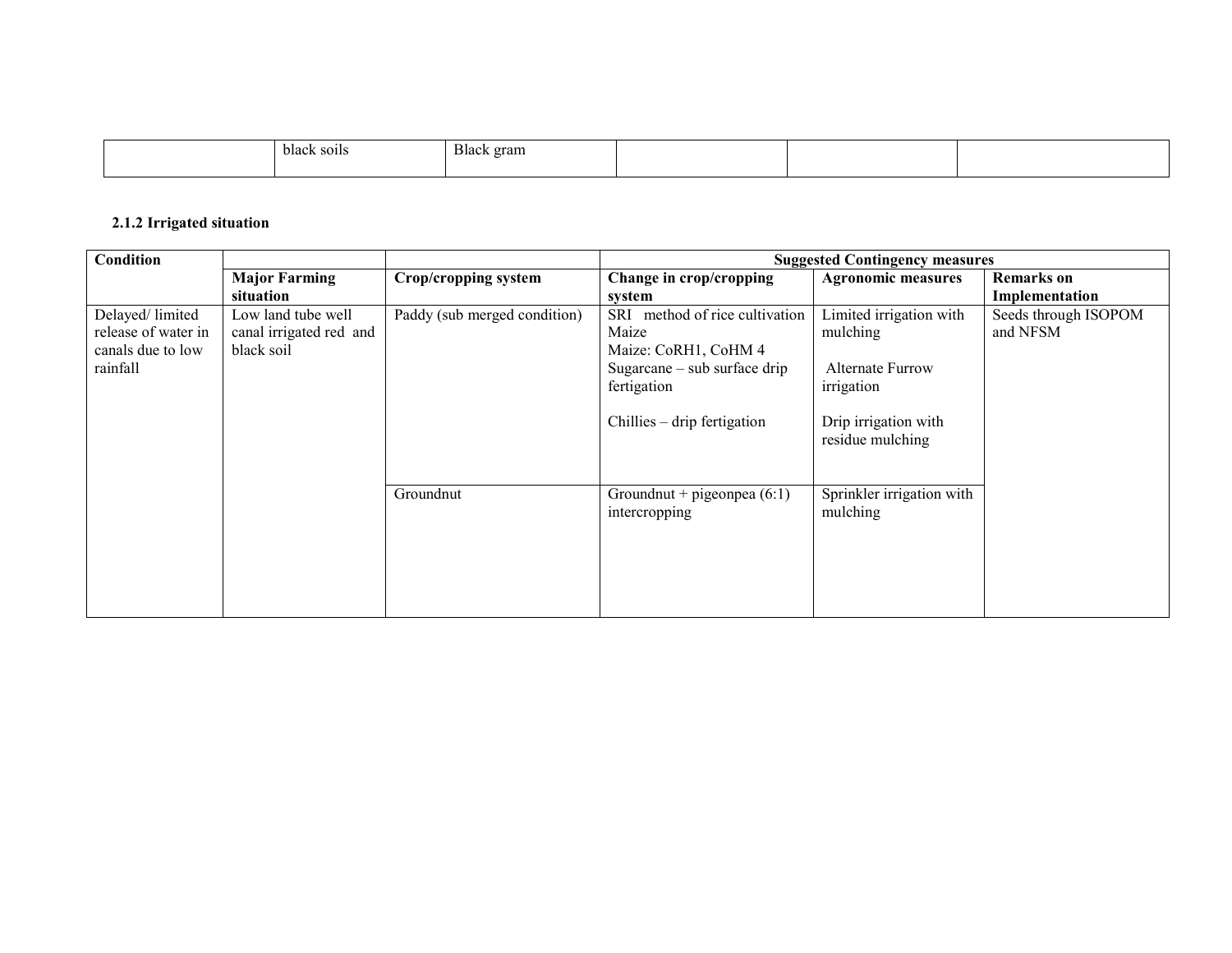| <b>Condition</b>                                                                       |                                   |                      | <b>Suggested Contingency measures</b> |                           |                                            |  |
|----------------------------------------------------------------------------------------|-----------------------------------|----------------------|---------------------------------------|---------------------------|--------------------------------------------|--|
|                                                                                        | <b>Major Farming</b><br>situation | Crop/cropping system | Change in crop/cropping<br>svstem     | <b>Agronomic measures</b> | <b>Remarks on Implementation</b>           |  |
| Non release of<br>water in canals<br>under delayed<br>onset of monsoon<br>in catchment | Red soils                         | Groundnut            | Sorghum, horsegram<br>recommended     |                           | Through state department of<br>agriculture |  |

| <b>Condition</b>  |                      |                      | <b>Suggested Contingency measures</b> |                           |                   |  |
|-------------------|----------------------|----------------------|---------------------------------------|---------------------------|-------------------|--|
|                   | <b>Major Farming</b> | Crop/cropping system | Change in crop/cropping               | <b>Agronomic measures</b> | <b>Remarks</b> on |  |
|                   | situation            |                      | system                                |                           | Implementation    |  |
| Lack of inflows   |                      |                      | Not applicable                        |                           |                   |  |
| into tanks due to |                      |                      |                                       |                           |                   |  |
| insufficient      |                      |                      |                                       |                           |                   |  |
| /delayed onset of |                      |                      |                                       |                           |                   |  |
| monsoon           |                      |                      |                                       |                           |                   |  |

| <b>Condition</b> |                      |                      | <b>Suggested Contingency measures</b> |                           |                         |
|------------------|----------------------|----------------------|---------------------------------------|---------------------------|-------------------------|
|                  | <b>Major Farming</b> | Crop/cropping system | Change in crop/cropping               | <b>Agronomic measures</b> | <b>Remarks</b> on       |
|                  | situation            |                      | system                                |                           | Implementation          |
| Insufficient     | Tube well red and    | Paddy                | Maize, groundnut and                  | Limited irrigation        | Seeds through Dept of   |
| groundwater      | black soil           |                      | vegetables (Chilli and Brinjal)       | Alternate Furrow          | horticulture, NFSM, NHM |
| recharge due to  |                      |                      |                                       | irrigation                | and ISOPOM              |
| low rainfall     |                      |                      |                                       | Sprinkler irrigation      |                         |

2.2 Unusual rains (untimely, unseasonal etc) (for both rainfed and irrigated situations)

| Condition                                | Suggested contingency measure |                        |                     |              |
|------------------------------------------|-------------------------------|------------------------|---------------------|--------------|
| Continuous high rainfall in a short span | ∕egetative stage              | <b>Flowering stage</b> | Crop maturity stage | Post harvest |
| leading to water logging                 |                               |                        |                     |              |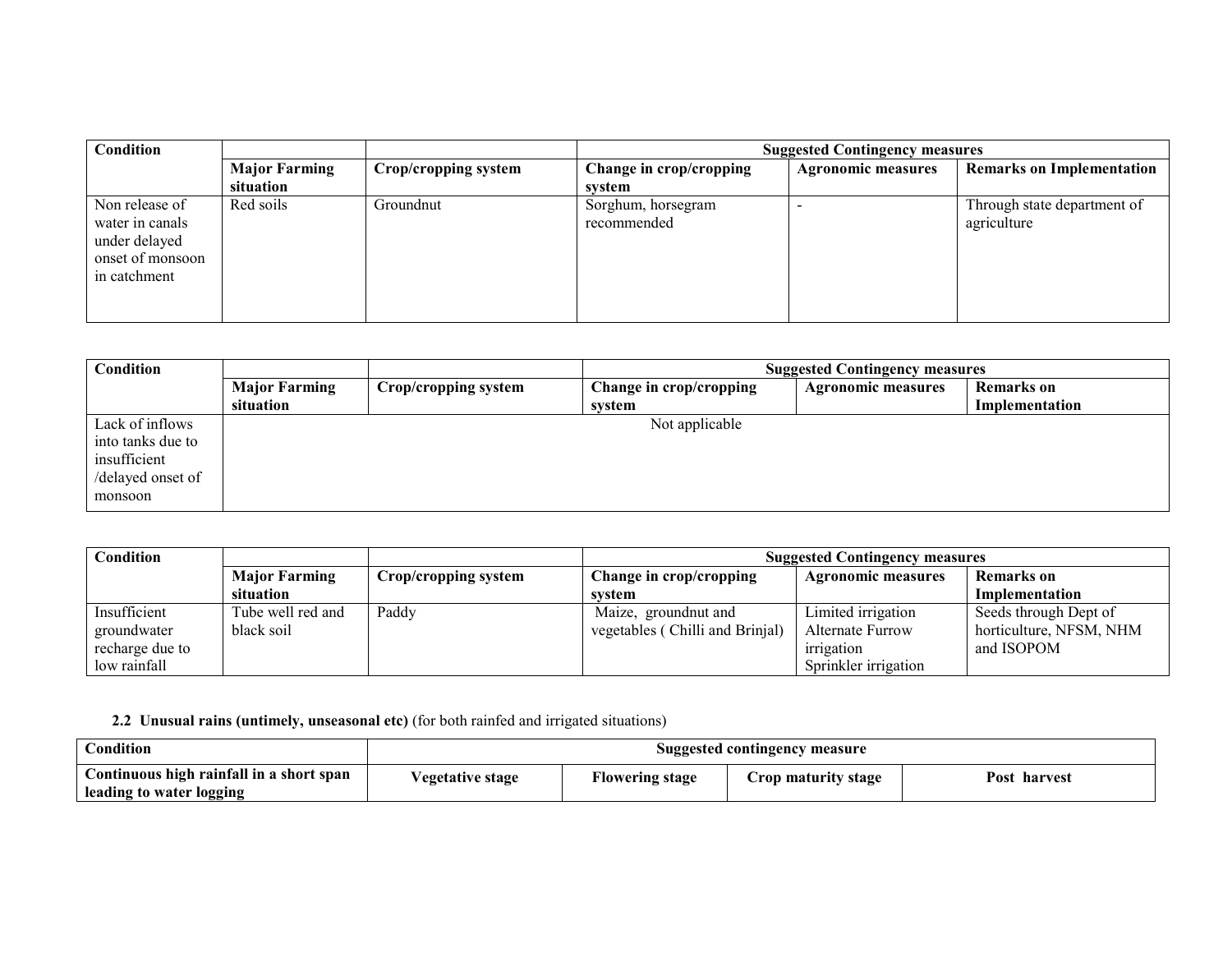| Paddy                                                     | $- -$                                                  | $---$                                                                       | Provide Drainage | Shift to safe place dry in shade and<br>turn frequently |
|-----------------------------------------------------------|--------------------------------------------------------|-----------------------------------------------------------------------------|------------------|---------------------------------------------------------|
| Millets                                                   | Provide Drainage                                       |                                                                             |                  | Safe storage against storage pest and<br>disease        |
| Pulses                                                    | Drainage                                               | Tying lodged plants                                                         | Drain out        | Safe storage against storage pest and<br>disease        |
| Oilseeds                                                  |                                                        | Provide Drainage                                                            |                  | Shift to safer place                                    |
| Cotton (Bales of lint)                                    | $-do$                                                  |                                                                             |                  | Shift to safe place dry in shade and<br>turn frequently |
| Sugarcane                                                 |                                                        | $-do-$                                                                      |                  |                                                         |
| Horticulture                                              |                                                        |                                                                             |                  |                                                         |
| Crop1 Chilli                                              | Drainage                                               | Drainage                                                                    |                  |                                                         |
| Heavy rainfall with high speed winds in<br>a short span   |                                                        |                                                                             |                  |                                                         |
| Outbreak of pests and diseases due to<br>unseasonal rains |                                                        |                                                                             |                  |                                                         |
| Paddy                                                     | Need based plant protection                            | Need<br>based<br>plant                                                      |                  | Safe storage against storage pest and                   |
| Millets                                                   | Integrated Pest and Disease                            | protection<br>Integrated                                                    |                  | diseases                                                |
| Pulses                                                    | Management for groundnut,<br>paddy, pluses, sesame and | <b>Disease</b><br>Pest<br>and<br>for                                        |                  |                                                         |
| Oilseeds                                                  | sugarcane                                              | Management<br>paddy,<br>groundnut,<br>pluses,<br>and<br>sesame<br>sugarcane | $\blacksquare$   |                                                         |
| Cotton (Bales of lint)                                    |                                                        |                                                                             |                  |                                                         |
|                                                           |                                                        |                                                                             |                  |                                                         |
| Horticulture                                              |                                                        |                                                                             |                  |                                                         |
|                                                           |                                                        |                                                                             |                  |                                                         |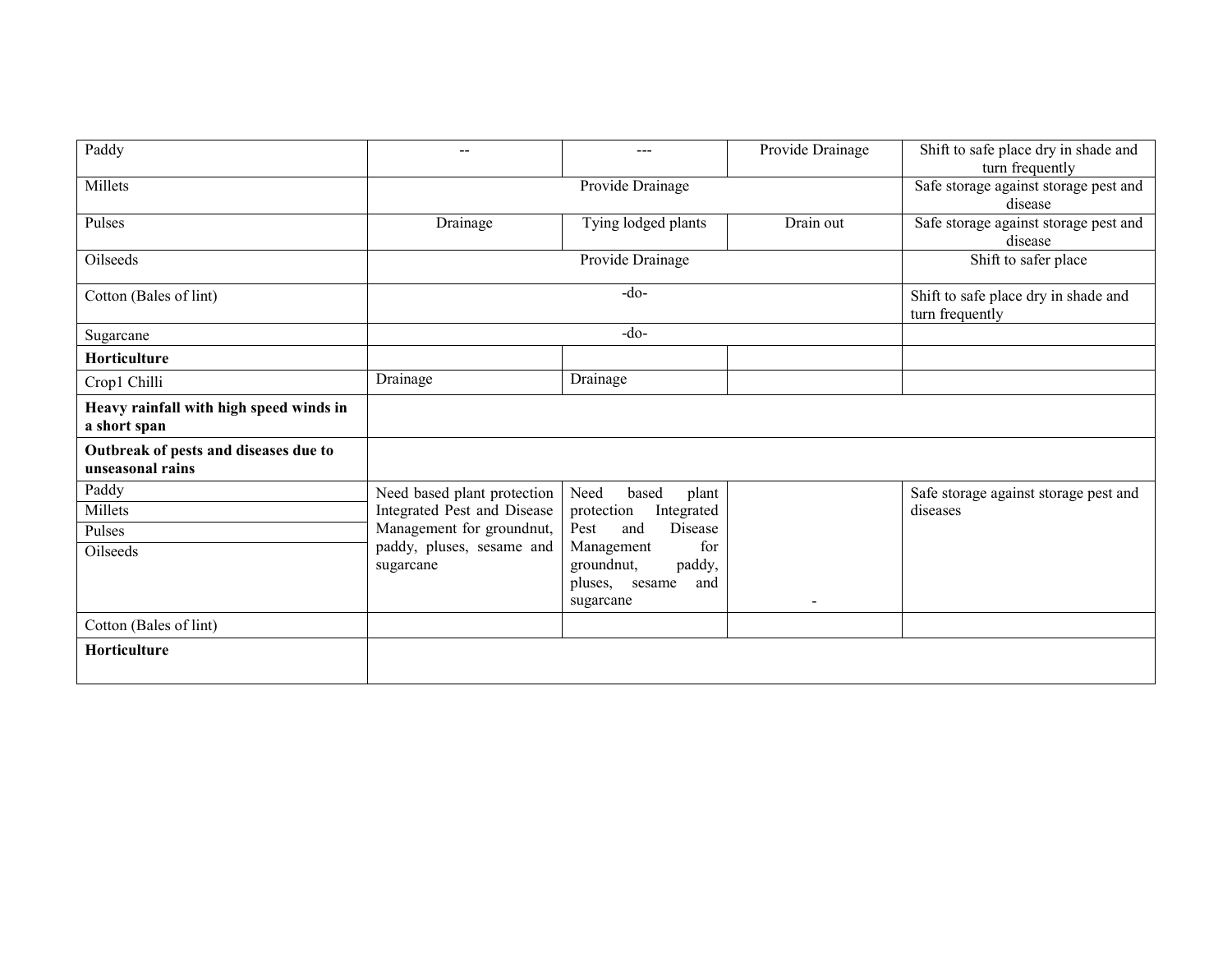| 2.3 Floods                                     |                               |                         |                           |            |
|------------------------------------------------|-------------------------------|-------------------------|---------------------------|------------|
| Condition                                      | Suggested contingency measure |                         |                           |            |
| Transient water logging/ partial<br>inundation | Seedling / nursery stage      | <b>Vegetative stage</b> | <b>Reproductive stage</b> | At harvest |
| Continuous submergence                         |                               |                         |                           |            |
| for more than 2 days                           |                               |                         |                           |            |
| Sea water inundation                           | Not applicable                |                         |                           |            |

### 2.4 Extreme events: Heat wave / Cold wave/Frost/ Hailstorm /Cyclone

| <b>Extreme event type</b> | <b>Suggested contingency measure</b> |                         |                           |            |  |  |
|---------------------------|--------------------------------------|-------------------------|---------------------------|------------|--|--|
|                           | Seedling / nursery stage             | <b>Vegetative stage</b> | <b>Reproductive stage</b> | At harvest |  |  |
| <b>Heat Wave</b>          | Not applicable                       |                         |                           |            |  |  |
| Cold wave                 | Not applicable                       |                         |                           |            |  |  |
| Frost                     |                                      | Not applicable          |                           |            |  |  |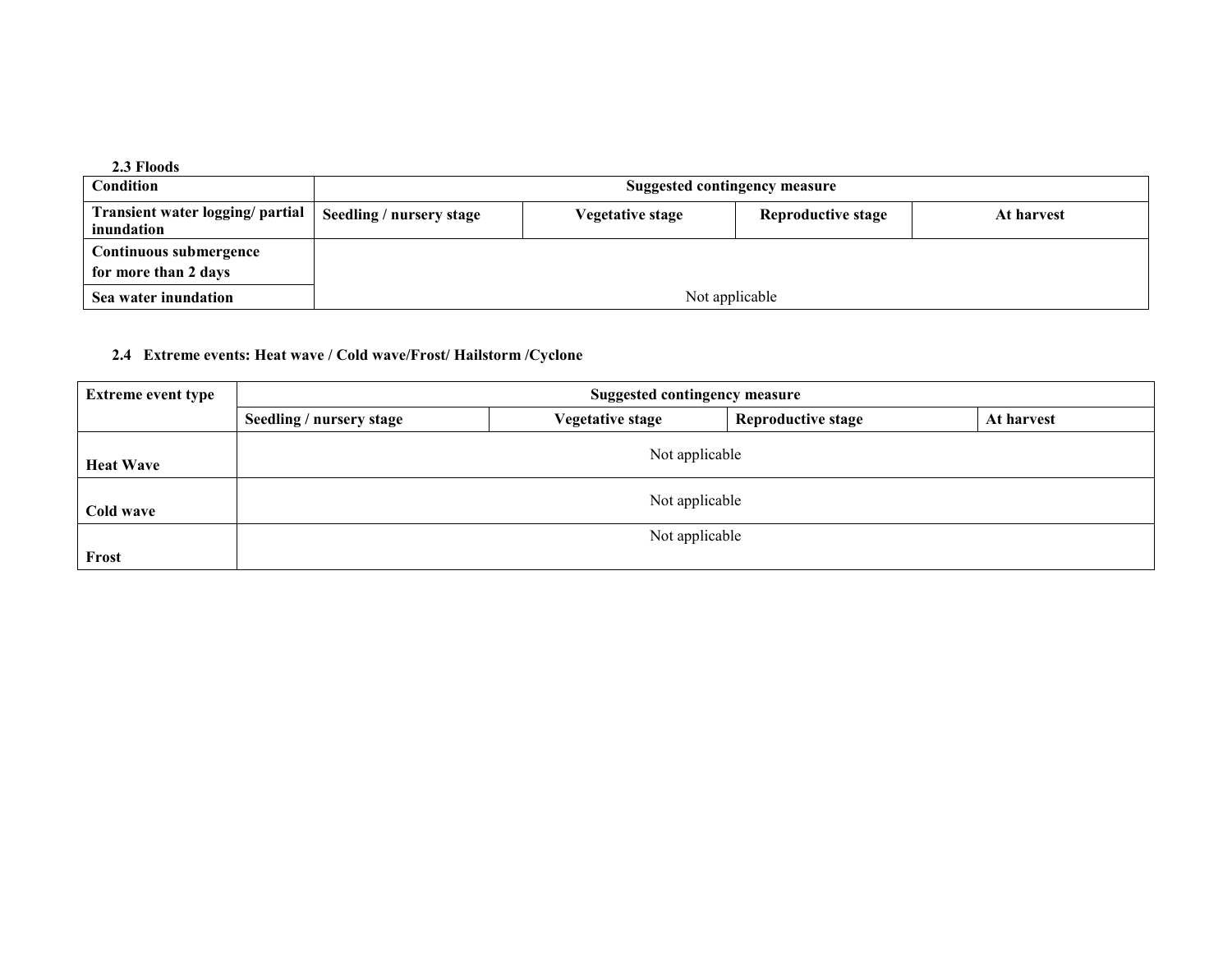|           | Not applicable |
|-----------|----------------|
| Hailstorm |                |
|           | Not applicable |
| Cyclone   |                |

## 2.5 Contingent strategies for Livestock, Poultry & Fisheries

## 2.5.1 Livestock

|                               | <b>Suggested contingency measures</b>                    |                                                                                                      |                                                          |  |
|-------------------------------|----------------------------------------------------------|------------------------------------------------------------------------------------------------------|----------------------------------------------------------|--|
|                               | <b>Before the event</b>                                  | During the event                                                                                     | After the event                                          |  |
| <b>Drought</b>                |                                                          |                                                                                                      |                                                          |  |
| Feed and fodder availability  | Establishment of fodder banks &<br>Preparation of silage | Using unconventional feeds and tree<br>Fodders & Development of Draught<br>resistant grass varieties | Cultivation of Green fodders                             |  |
| Drinking water                | Construction of check dam& Rain water<br>Harvesting      | Recycling of water                                                                                   | Recycling of water                                       |  |
| Health and disease management | Deworming and vaccination against<br>contagious diseases | Supplementation of mineral mixture<br>And concentrate feed                                           | Deworming and vaccination against<br>contagious diseases |  |
| <b>Floods</b>                 |                                                          |                                                                                                      |                                                          |  |
| Feed and fodder availability  | Storage of dry fodders well above the<br>ground level    | Feeding with silage, concentrate<br>and dry fodder                                                   | Creating drainage facility in the<br>Fodder plots        |  |
| Drinking water                | Storage of water in the over head tanks                  | Using bore well water for drinking<br>purpose                                                        | Disinfected water can be used for<br>drinking purpose    |  |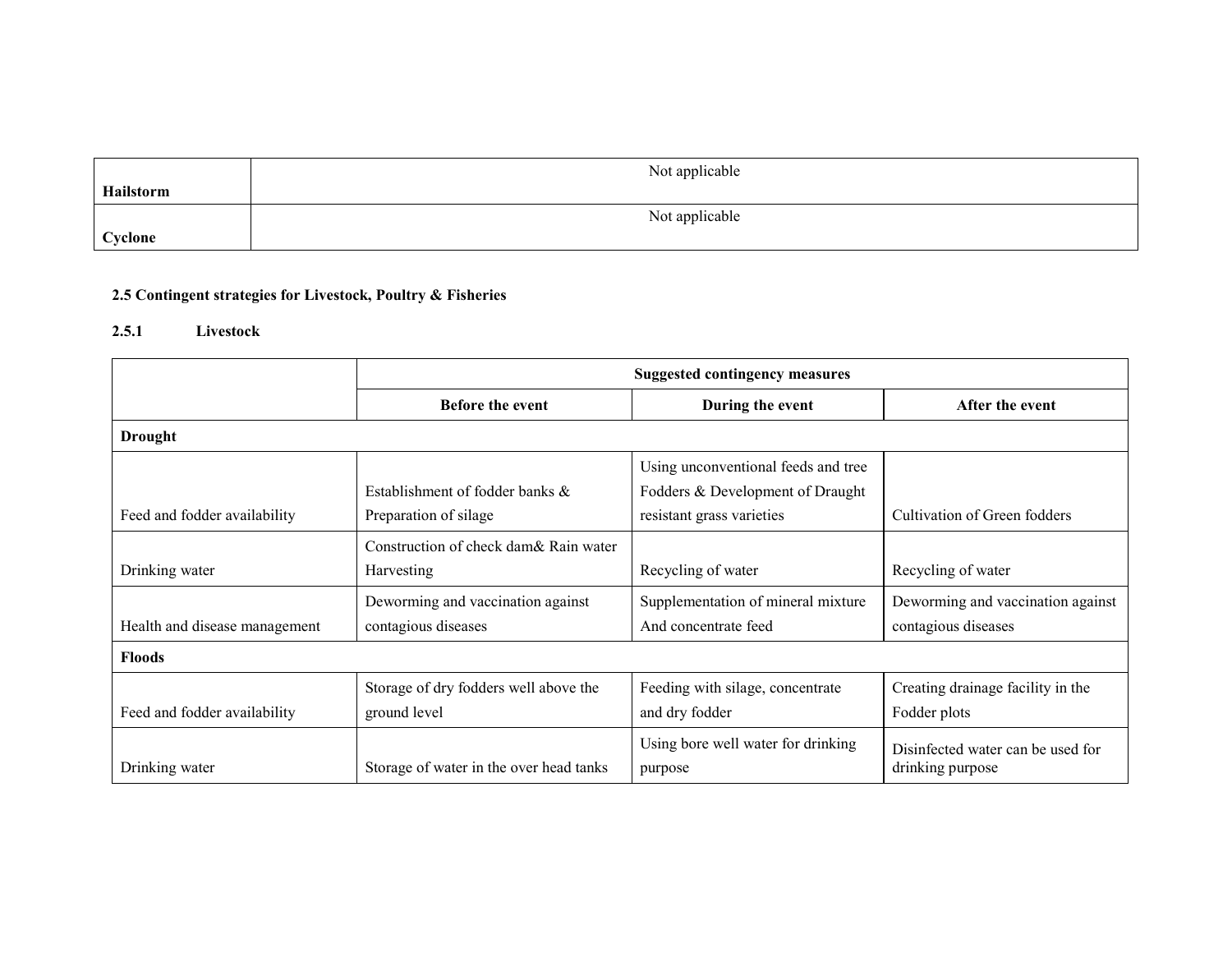|                                | Deworming and vaccination against        | Keeping the animals in a proper shed  | Deworming and vaccination against         |
|--------------------------------|------------------------------------------|---------------------------------------|-------------------------------------------|
| Health and disease management  | contagious diseases                      | with hygienic environment             | contagious diseases                       |
| Cyclone                        |                                          |                                       |                                           |
| Feed and fodder availability   | Cultivation and storage of green fodder  | Usage of stored fodder                | Usage of stored fodder                    |
|                                |                                          | Using bore well water for drinking    | Creating drainage facility in the         |
| Drinking water                 | Creating permanent water source          | purpose                               | Fodder plots                              |
|                                |                                          | Keeping the animals in a proper shed  | Improving the immune status of            |
| Health and disease management  | Improving the immune status of animals   | with hygienic environment             | animals                                   |
| Heat wave and cold wave        |                                          |                                       |                                           |
|                                | Construction of concrete shed & Planting | Sprinkling of water over the shed and | Improving the immune status of            |
| Shelter/environment management | Of trees in the farm premises            | Animals in heat wave                  | animals                                   |
| Health and disease management  | Feeding with balanced diet               | Providing ad libitum water            | Improving the immune status of<br>animals |
|                                |                                          |                                       |                                           |

2.5.2 Poultry

|                               | <b>Suggested contingency measures</b>                          |                                     |                                     | Convergence/linkages with<br>ongoing programs, if any |  |
|-------------------------------|----------------------------------------------------------------|-------------------------------------|-------------------------------------|-------------------------------------------------------|--|
|                               | <b>Before the event</b><br>During the event<br>After the event |                                     |                                     |                                                       |  |
| <b>Drought</b>                |                                                                |                                     |                                     |                                                       |  |
| Shortage of feed ingredients  | Storage of feed<br>ingredients                                 | Usage of Stored<br>feed ingredients | Usage of Stored feed<br>ingredients |                                                       |  |
| Drinking water                | Collection of rain water                                       | Usage of stored rain<br>water       | Usage of stored rain water          |                                                       |  |
| Health and disease management | Deworming and                                                  | Following strict                    | Deworming and                       |                                                       |  |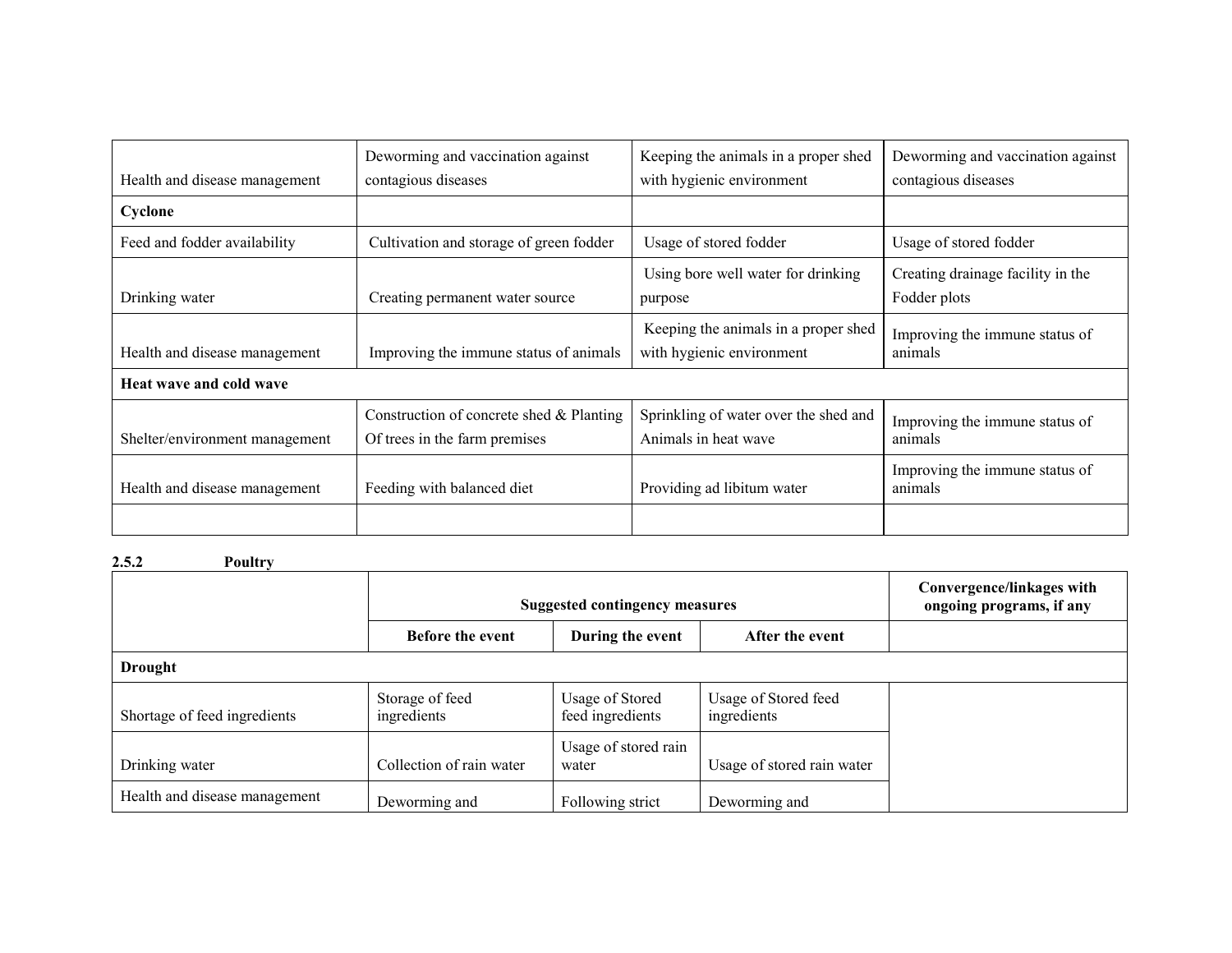|                                | vaccination against                                                             | hygienic measures                                              | vaccination against                                          |
|--------------------------------|---------------------------------------------------------------------------------|----------------------------------------------------------------|--------------------------------------------------------------|
|                                | Specific diseases                                                               | in the farm                                                    | Specific diseases                                            |
| <b>Floods</b>                  |                                                                                 |                                                                |                                                              |
|                                | Storage of dry fodders<br>well above the                                        | Feeding with silage,<br>concentrate                            | Creating drainage facility<br>in the                         |
| Shortage of feed ingredients   | ground level                                                                    | and dry fodder                                                 | Fodder plots                                                 |
| Drinking water                 | Storage of water in the<br>over head tanks                                      | Using bore well<br>water for drinking<br>purpose               | Disinfected water can be<br>used for drinking purpose        |
| Health and disease management  | Deworming and<br>vaccination against<br>Specific diseases                       | Following strict<br>hygienic measures<br>in the farm           | Deworming and<br>vaccination against<br>Specific diseases    |
| Cyclone                        |                                                                                 |                                                                |                                                              |
| Shortage of feed ingredients   | Storage of feed<br>ingredients in a puca<br>manner                              | Control of moisture<br>in the feed<br>ingredients              | Preventive measures<br>should be taken against<br>Aflatoxins |
| Drinking water                 | Creating permanent water<br>source                                              | Using bore well<br>water for drinking<br>purpose               | Creating drainage facility<br>in the farm                    |
| Health and disease management  | Improving the immune<br>status of animals                                       | Keeping the shed<br>In a hygienic<br>manner                    | Improving the immune<br>status of animals                    |
| Heat wave and cold wave        |                                                                                 |                                                                |                                                              |
| Shelter/environment management | Construction of concrete<br>shed & Planting<br>Of trees in the farm<br>premises | Sprinkling of water<br>over the shed and<br>birds in heat wave | Improving the immune<br>status of animals                    |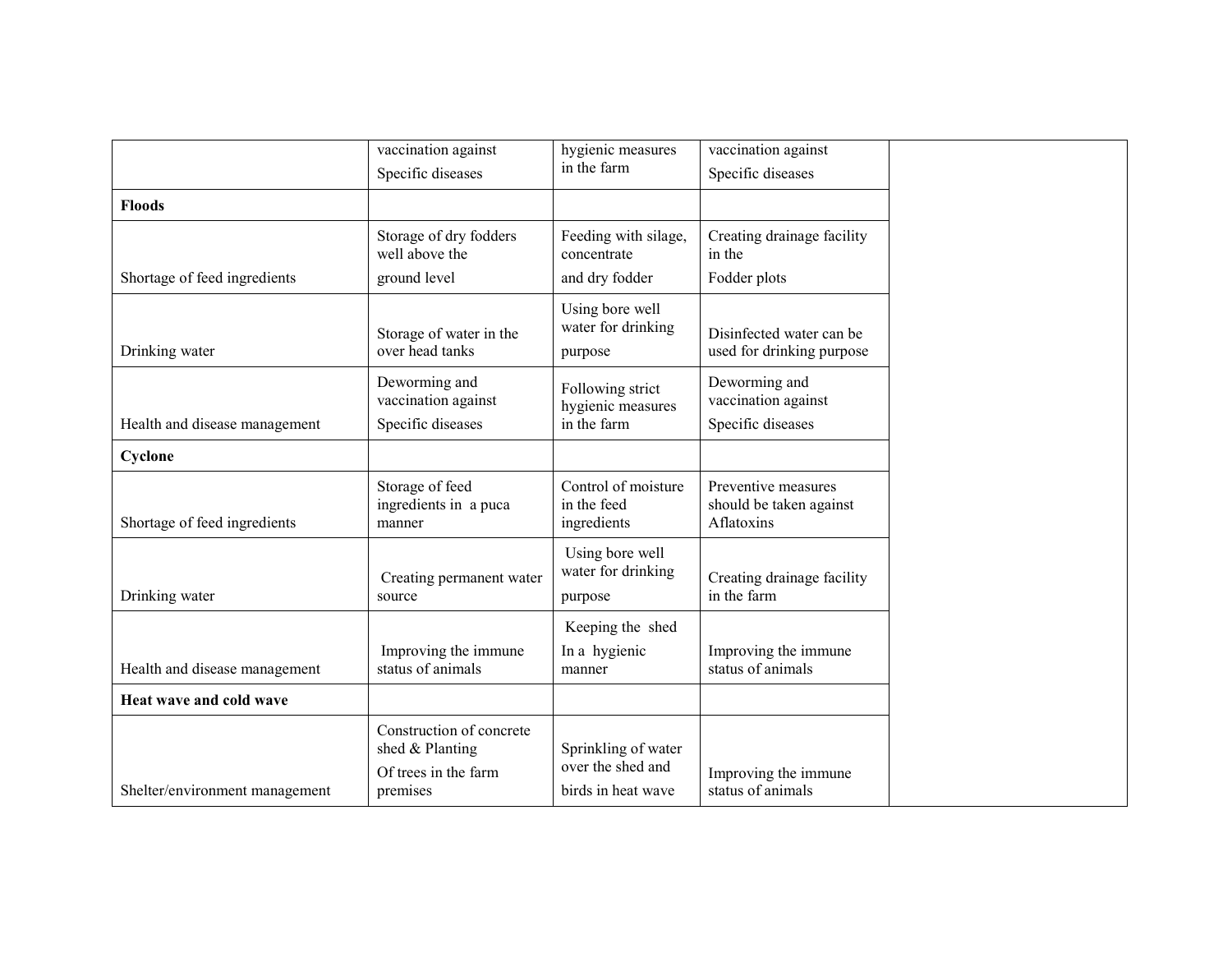|--|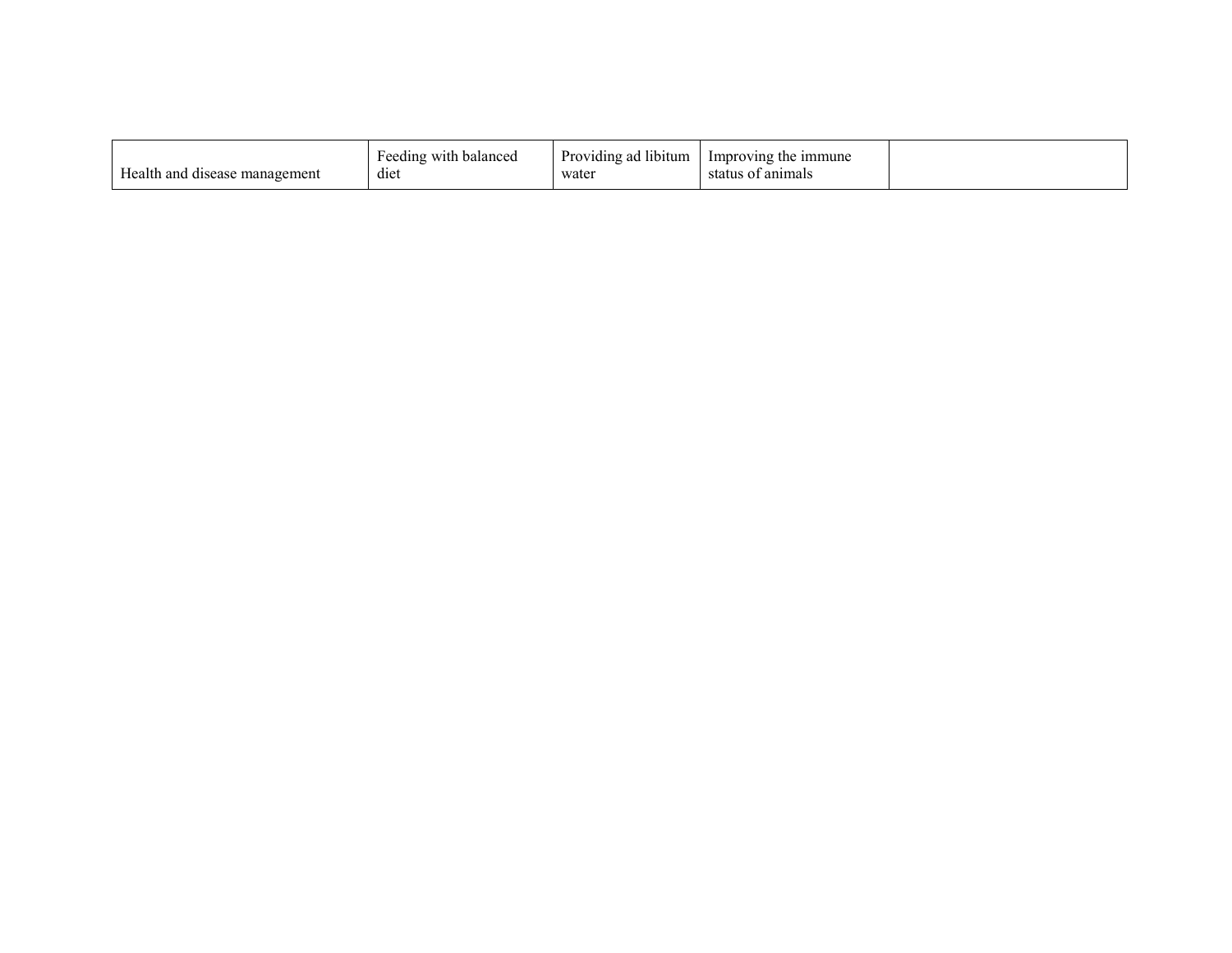#### 2.5.3 Fisheries/ Aquaculture

|                                                                         | <b>Suggested contingency measures</b>                                                   |                                                                                                                                                                                   |                                                                                                    |  |
|-------------------------------------------------------------------------|-----------------------------------------------------------------------------------------|-----------------------------------------------------------------------------------------------------------------------------------------------------------------------------------|----------------------------------------------------------------------------------------------------|--|
|                                                                         | <b>Before the event</b>                                                                 | During the event                                                                                                                                                                  | After the event                                                                                    |  |
| 1) Drought                                                              |                                                                                         |                                                                                                                                                                                   |                                                                                                    |  |
| A. Capture                                                              | $\overline{a}$                                                                          |                                                                                                                                                                                   |                                                                                                    |  |
| Marine                                                                  |                                                                                         |                                                                                                                                                                                   |                                                                                                    |  |
| Inland                                                                  |                                                                                         |                                                                                                                                                                                   |                                                                                                    |  |
| (i) Shallow water depth due to<br>insufficient rains/inflow             | Harvesting large individuals<br>Increased Stocking-density in<br>smaller/confined areas | Harvesting large individuals<br>Disposable of unwanted excess<br>stock<br>Stocking of desirable/special<br>individuals in brood stock ponds                                       | Proper management of the local<br>environment                                                      |  |
| (ii) Changes in water quality                                           | Negligible changes in water quality                                                     | Negligible changes in water quality                                                                                                                                               | Negligible changes in water quality                                                                |  |
| (iii) Any other                                                         |                                                                                         |                                                                                                                                                                                   |                                                                                                    |  |
| <b>B.</b> Aquaculture                                                   |                                                                                         |                                                                                                                                                                                   |                                                                                                    |  |
| (i) Shallow water in ponds due to<br>insufficient rains/inflow          | Harvesting of the stock                                                                 | Harvesting of the stock<br>Transferring of smaller fishes to<br>artificial ponds (if available) for<br>tiding over the drought                                                    | Steps to improve the quality of<br>stocked fishes, via feed management<br>water quality management |  |
| (ii) Impact of salt load build up in<br>ponds / change in water quality | Harvesting of the stock                                                                 | Harvesting of the stock<br>Transferring of smaller fishes to<br>artificial ponds (if available) for<br>tiding over the drought with<br>water from other source (less<br>hardness) | Steps to improve the quality of<br>stocked fishes, via feed management<br>water quality management |  |
| (iii) Any other                                                         |                                                                                         |                                                                                                                                                                                   |                                                                                                    |  |
| 2) Floods                                                               |                                                                                         |                                                                                                                                                                                   |                                                                                                    |  |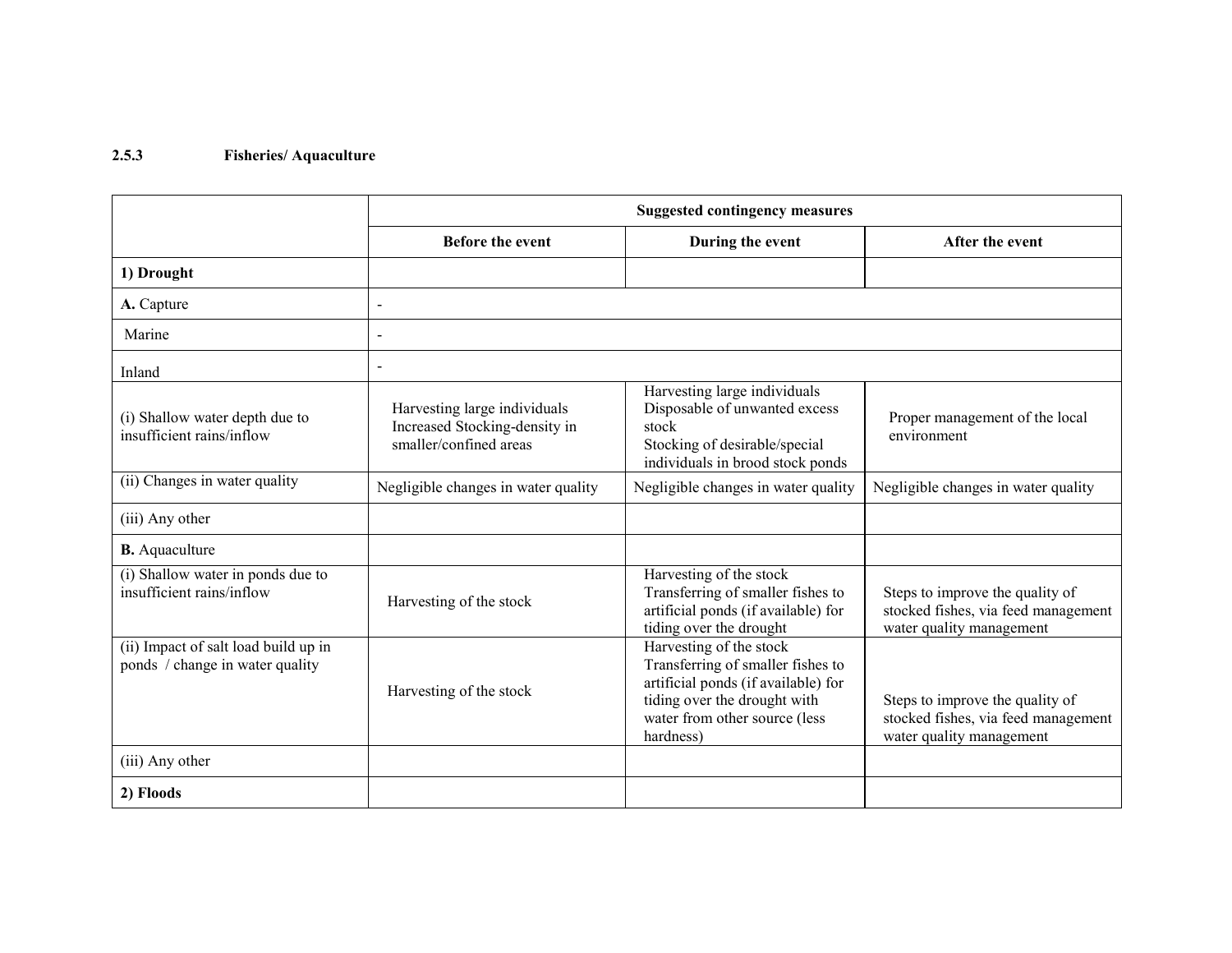| A. Capture                                                           |                                                                                                                                                                                                     |                                                                                                                                          |                                                                          |
|----------------------------------------------------------------------|-----------------------------------------------------------------------------------------------------------------------------------------------------------------------------------------------------|------------------------------------------------------------------------------------------------------------------------------------------|--------------------------------------------------------------------------|
| Marine                                                               |                                                                                                                                                                                                     |                                                                                                                                          |                                                                          |
| Inland<br>(i) Average compensation paid due to<br>loss of human life | Proper fencing to prevent escaping<br>of fishes<br>Increasing bundh height and<br>improve bundh strength<br>Improve land drainage to allow easy<br>and quick flow of flood waters<br>$\overline{a}$ | In extreme conditions, controlled<br>draining of flooded ponds<br>Thinning of stock by harvesting<br>of larger individuals               | Repair damaged bundhs<br>Collect and preserve existing stock             |
| (ii) No. of boats / nets/damaged                                     | $\blacksquare$                                                                                                                                                                                      |                                                                                                                                          |                                                                          |
| (iii) No. of houses damaged                                          | $\overline{\phantom{a}}$                                                                                                                                                                            |                                                                                                                                          |                                                                          |
| (iv) Loss of stock                                                   |                                                                                                                                                                                                     |                                                                                                                                          |                                                                          |
| (v) Changes in water quality                                         | Negligible changes                                                                                                                                                                                  | Flood water can bring parasites,<br>and increased turbidity -<br>repair/correct drainage to<br>improve quick drainage of flood<br>waters | Turbid waters may be flushed off<br>with fresh borewell/well water       |
| (vi) Health and diseases                                             |                                                                                                                                                                                                     |                                                                                                                                          | $\overline{a}$                                                           |
| <b>B.</b> Aquaculture                                                |                                                                                                                                                                                                     |                                                                                                                                          |                                                                          |
| (i) Inundation with flood water                                      | Proper fencing to prevent escaping of<br>fishes<br>Increasing bundh height and improve<br>bundh strength<br>Improve land drainage to allow easy<br>and quick flow of flood waters                   | In extreme conditions, controlled<br>draining of flooded ponds<br>Thinning of stock by harvesting of<br>larger individuals               | Repair damaged bundhs<br>Collect and preserve existing stock             |
| (ii) Water continuation and changes in<br>water quality              | Negligible changes                                                                                                                                                                                  | Water can become turbid due to<br>flood waters, reduce stock to<br>prevent mortality                                                     | Flushing of pond water with bore-<br>well water to improve water quality |
| (iii) Health and diseases                                            |                                                                                                                                                                                                     |                                                                                                                                          |                                                                          |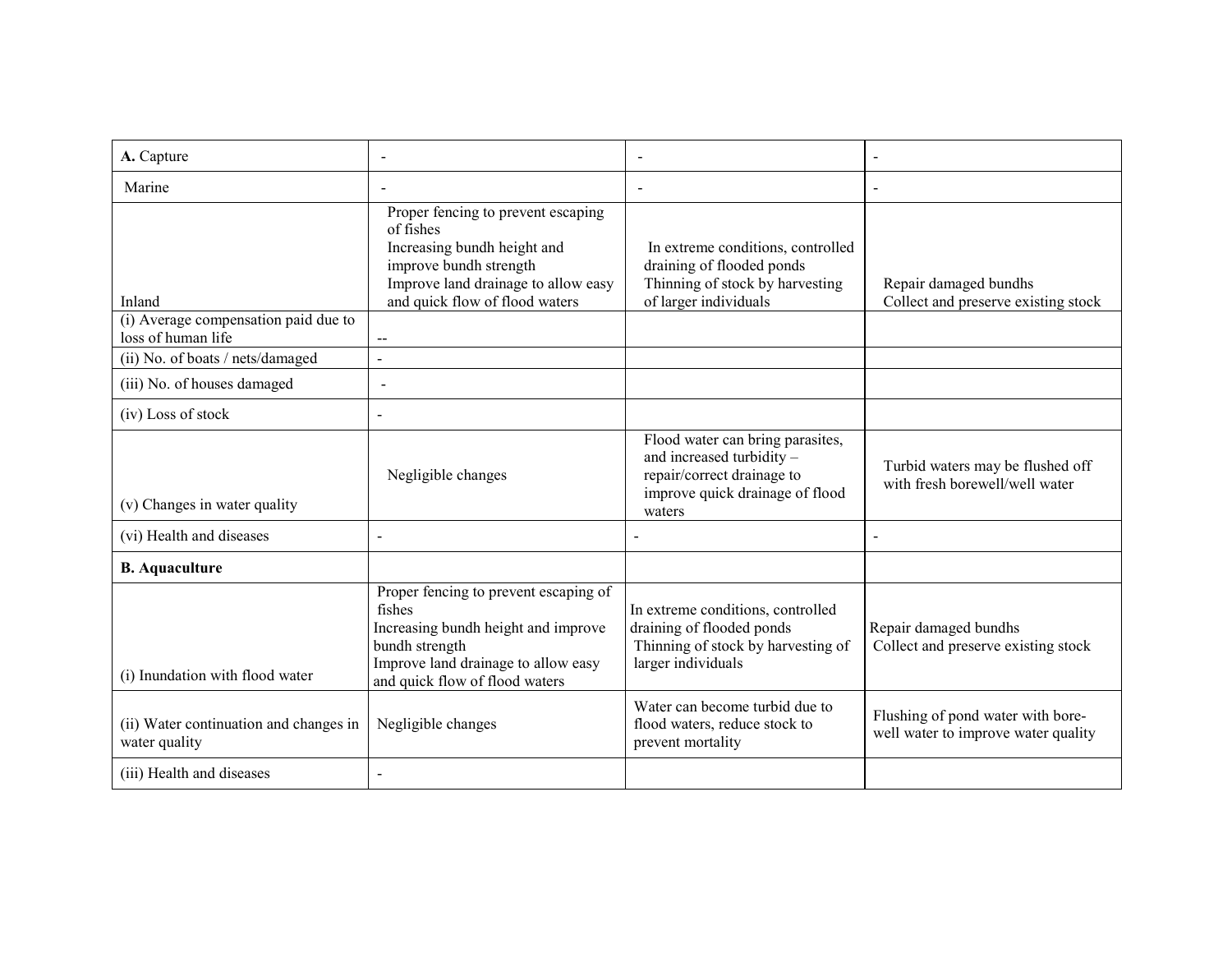| (iv) Loss of stock and inputs (feed,<br>chemicals etc)                | Negligible changes                                                                   | Harvesting of stock<br>Shift reserve of brood stock to<br>ponds at elevated levels           | Selling remaining stock and inundated<br>equipment immediately to minimize<br>losses |  |
|-----------------------------------------------------------------------|--------------------------------------------------------------------------------------|----------------------------------------------------------------------------------------------|--------------------------------------------------------------------------------------|--|
| (v) Infrastructure damage (pumps,<br>aerators, huts etc)              | Dismantling of pumps, aerators and<br>other equipment and shifting to safer<br>zones | Salvaging of inundated pumps,<br>aerators and other equipment and<br>shifting to safer zones | Selling remaining stock and inundated<br>equipment immediately to minimize<br>losses |  |
| (vi) Any other                                                        |                                                                                      |                                                                                              |                                                                                      |  |
| 3. Cyclone / Tsunami                                                  |                                                                                      |                                                                                              |                                                                                      |  |
| A. Capture                                                            |                                                                                      |                                                                                              |                                                                                      |  |
| Marine                                                                |                                                                                      |                                                                                              |                                                                                      |  |
| (i) Average compensation paid due to<br>loss of fishermen lives       |                                                                                      |                                                                                              |                                                                                      |  |
| (ii) Avg. no. of boats / nets/damaged                                 |                                                                                      |                                                                                              |                                                                                      |  |
| (iii) Avg. no. of houses damaged                                      | Not Applicable                                                                       |                                                                                              |                                                                                      |  |
| Inland                                                                |                                                                                      |                                                                                              |                                                                                      |  |
| B. Aquaculture                                                        |                                                                                      |                                                                                              |                                                                                      |  |
| $(i)$ Overflow / flooding of ponds                                    |                                                                                      |                                                                                              |                                                                                      |  |
| (ii) Changes in water quality (fresh<br>water / brackish water ratio) |                                                                                      |                                                                                              |                                                                                      |  |
| (iii) Health and diseases                                             |                                                                                      |                                                                                              |                                                                                      |  |
| (iv) Loss of stock and inputs (feed,<br>chemicals etc)                |                                                                                      |                                                                                              |                                                                                      |  |
| (v) Infrastructure damage (pumps,<br>aerators, shelters/huts etc)     |                                                                                      |                                                                                              |                                                                                      |  |
| (vi) Any other                                                        |                                                                                      |                                                                                              |                                                                                      |  |